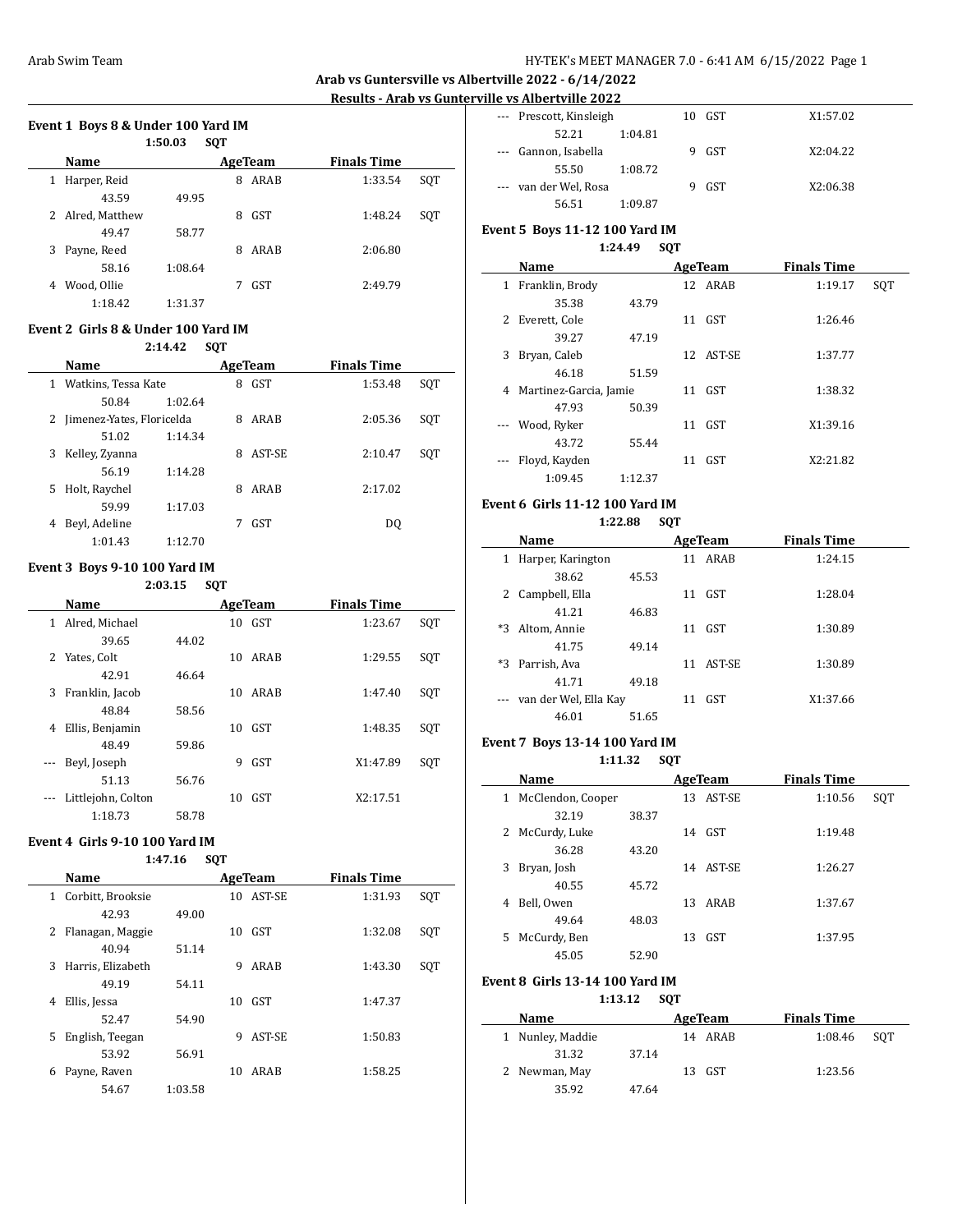**Arab vs Guntersville vs Albertville 2022 - 6/14/2022 Results - Arab vs Gunterville vs Albertville 2022**

## **(Event 8 Girls 13-14 100 Yard IM)**

|   | Name                 |       |    | AgeTeam | <b>Finals Time</b> |  |
|---|----------------------|-------|----|---------|--------------------|--|
| 3 | Yates, Kylie         |       |    | 14 ARAB | 1:24.60            |  |
|   | 39.59                | 45.01 |    |         |                    |  |
|   | 4 Wharton, Madeleine |       |    | 13 GST  | 1:31.51            |  |
|   | 41.42                | 50.09 |    |         |                    |  |
|   | --- Garrison, Emma   |       | 13 | ARAB    | X1:23.93           |  |
|   | 40.14                | 43.79 |    |         |                    |  |

### **Event 9 Boys 15-18 100 Yard IM**

| 1:15.84 | <b>SOT</b> |
|---------|------------|
|         |            |

|   | Name               | AgeTeam |    |           | <b>Finals Time</b> |     |
|---|--------------------|---------|----|-----------|--------------------|-----|
| 1 | Franklin, Colby    |         |    | 16 ARAB   | 1:01.56            | SOT |
|   | 29.42              | 32.14   |    |           |                    |     |
|   | 2 Prickett, JoJo   |         |    | 18 AST-SE | 1:02.33            | SOT |
|   | 28.51              | 33.82   |    |           |                    |     |
| 3 | Riddle, Michael    |         |    | 16 GST    | 1:15.25            | SOT |
|   | 33.94              | 41.31   |    |           |                    |     |
| 4 | van der Wel, James |         | 18 | GST       | 1:31.80            |     |
|   | 1:31.89            |         |    |           |                    |     |

### **Event 10 Girls 15-18 100 Yard IM**

|              | 1:13.15              |       | <b>SQT</b>     |           |                    |     |
|--------------|----------------------|-------|----------------|-----------|--------------------|-----|
|              | Name                 |       | <b>AgeTeam</b> |           | <b>Finals Time</b> |     |
| $\mathbf{1}$ | Davis, Elizabeth     |       |                | 17 AST-SE | 1:07.02            | SQT |
|              | 31.26                | 35.76 |                |           |                    |     |
| 2            | Smith, Addie         |       |                | 16 GST    | 1:09.99            | SQT |
|              | 32.38                | 37.61 |                |           |                    |     |
| 3            | Milligan, Ella       |       |                | 15 GST    | 1:14.89            |     |
|              | 33.76                | 41.13 |                |           |                    |     |
| 4            | Lee, Noelle          |       |                | 16 AST-SE | 1:16.41            |     |
|              | 33.78                | 42.63 |                |           |                    |     |
| 5            | Pittenger, SaraGrace |       |                | 16 ARAB   | 1:17.48            |     |
|              | 34.89                | 42.59 |                |           |                    |     |
| 6            | Justice, Carolina    |       |                | 15 ARAB   | 1:19.35            |     |
|              | 34.85                | 44.50 |                |           |                    |     |
|              | Corbitt, Becca       |       | 17             | AST-SE    | X1:15.56           |     |
|              | 36.08                | 39.48 |                |           |                    |     |
|              | van der Wel, Evelyn  |       |                | 16 GST    | X1:35.64           |     |
|              | 45.26                | 50.38 |                |           |                    |     |

## **Event 11 Boys 8 & Under 100 Yard Medley Relay**

| Team                  | Relay                 | <b>Finals Time</b>                                             |
|-----------------------|-----------------------|----------------------------------------------------------------|
| <b>GST</b>            | A                     | 1:32.38                                                        |
|                       |                       | 2) Flanagan, Finn 7                                            |
| 3) Alred, Matthew 8   |                       | 4) Fletcher, Charlie 7                                         |
| 50.40                 |                       |                                                                |
|                       | A                     | 1:32.50                                                        |
| 1) Payne, Reed 8      |                       | 2) Bowling, Bryson 7                                           |
| 3) Harper, Reid 8     |                       | 4) Lathan, Samuel 8                                            |
| 56.46                 |                       |                                                                |
| <b>GST</b>            | C                     | x2:35.28                                                       |
| 1) Morris, Finn 7     |                       | 2) McCurdy, Joe 8                                              |
| 3) Campbell, Cullom 7 |                       | 4) Kauffman, Theodore 7                                        |
| 1:25.47               |                       |                                                                |
| GST                   | R                     | DO.                                                            |
| 1) Ray, Frank 7       |                       | 2) Wood, Ollie 7                                               |
| 3) Blocker, Mac 6     |                       | 4) Alred, Maxwell 5                                            |
| 1:14.44               |                       |                                                                |
|                       | $\mathcal{P}$<br>ARAB | 1) Flanagan, John Kirk 8<br>41.98<br>36.04<br>1:09.81<br>58.92 |

|              | Team                           |         | Relay             | <b>Finals Time</b>      |  |
|--------------|--------------------------------|---------|-------------------|-------------------------|--|
| $\mathbf{1}$ | ARAB                           |         | A                 | 1:41.81                 |  |
|              | 1) Munoz, Harper 7             |         |                   | 2) Casey, Kennedy 8     |  |
|              | 3) Jimenez-Yates, Floricelda 8 |         |                   | 4) Holt, Raychel 8      |  |
|              | 56.62                          | 45.19   |                   |                         |  |
|              | $2$ GST                        |         | A                 | 1:44.12                 |  |
|              | 1) Blocker, Grace Ann 8        |         |                   | 2) Pyburn, Hannah 8     |  |
|              | 3) Watkins, Tessa Kate 8       |         |                   | 4) Baker, Anna Lee 6    |  |
|              | 58.20                          | 45.92   |                   |                         |  |
| 3            | GST                            |         | B                 | x2:09.56                |  |
|              | 1) Martin, Gracie 8            |         |                   | 2) McBride, Isabella 7  |  |
|              | 3) Beyl, Adeline 7             |         |                   | 4) Littlejohn, Aubrey 7 |  |
|              | 1:15.70                        | 53.86   |                   |                         |  |
| 4            | ARAB                           |         | B                 | x2:22.24                |  |
|              | 1) Forsythe, Piper 7           |         |                   | 2) Parcus, Raven 8      |  |
|              | 3) Madden, Blaiklyn 8          |         |                   | 4) Dixon, Delaney 8     |  |
|              | 1:16.40                        | 1:05.84 |                   |                         |  |
|              | <b>GST</b>                     |         | C                 | DQ                      |  |
|              | 1) Beyl, Elizabeth 6           |         |                   | 2) Millier, Kensi 8     |  |
|              | 3) Hammond, Poppy Rose 6       |         | 4) Stott, Sunny 7 |                         |  |
|              | 1:16.66                        | 41.46   |                   |                         |  |
|              | AST-SE                         |         | A                 | D <sub>0</sub>          |  |
|              | 1) Mathis, Harlee 6            |         |                   | 2) Colburn, Brylee 8    |  |
|              | 3) Kelley, Zyanna 8            |         |                   | 4) Stoebling, Kinsley 8 |  |
|              | 1:42.72                        | 44.60   |                   |                         |  |

### **Event 13 Boys 9-10 200 Yard Medley Relay**

|              | Team                  |         | Relay               | <b>Finals Time</b>       |
|--------------|-----------------------|---------|---------------------|--------------------------|
| $\mathbf{1}$ | ARAB                  |         | A                   | 3:01.92                  |
|              | 1) Lathan, Gabriel 10 |         |                     | 2) Shumate, Joshua 9     |
|              | 3) Yates, Colt 10     |         |                     | 4) Franklin, Jacob 10    |
|              | 54.83                 | 45.48   | 43.22               | 38.39                    |
|              | $2$ $GST$             |         | B                   | 3:54.52                  |
|              | 1) Wood, Grayson 9    |         |                     | 2) Abbade, Nicholas 9    |
|              | 3) Everett, Knox 9    |         |                     | 4) Littlejohn, Colton 10 |
|              | 55.19                 | 1:09.42 | 1:13.17             | 36.74                    |
| 3            | ARAB                  |         | B                   | x4:12.35                 |
|              | 1) Dixon, Clark 10    |         | 2) Watts, Samuel 9  |                          |
|              | 3) Maze, Nolan 9      |         | 4) Walls, Jacob 9   |                          |
|              | 1:31.98               | 55.78   | 55.74               | 48.85                    |
|              | 4 GST                 |         | C.                  | x5:00.65                 |
|              | 1) Driskill, Gavin 9  |         | 2) Braswell, Jax 10 |                          |
|              | 3) Martin, Gage 10    |         |                     | 4) Carnley, William 9    |
|              | 1:29.08               | 1:15.66 | 15.82               | 2:00.09                  |
|              | AST-SE                |         | A                   | DO.                      |
|              | 1) Mathis, Keegan 9   |         | 2) Allen, Austin 10 |                          |
|              | 3) English, Tebow 7   |         |                     | 4) Burson, Mason 7       |
|              | 2:04.37               | 1:06.34 | 1:27.13             | 1:06.38                  |
|              | <b>GST</b>            |         | A                   | DO.                      |
|              | 1) Adkison, Fisher 9  |         |                     | 2) Ellis, Benjamin 10    |
|              | 3) Alred, Michael 10  |         | 4) Beyl, Joseph 9   |                          |
|              | 53.23                 | 15.36   | 42.14               | 1:19.53                  |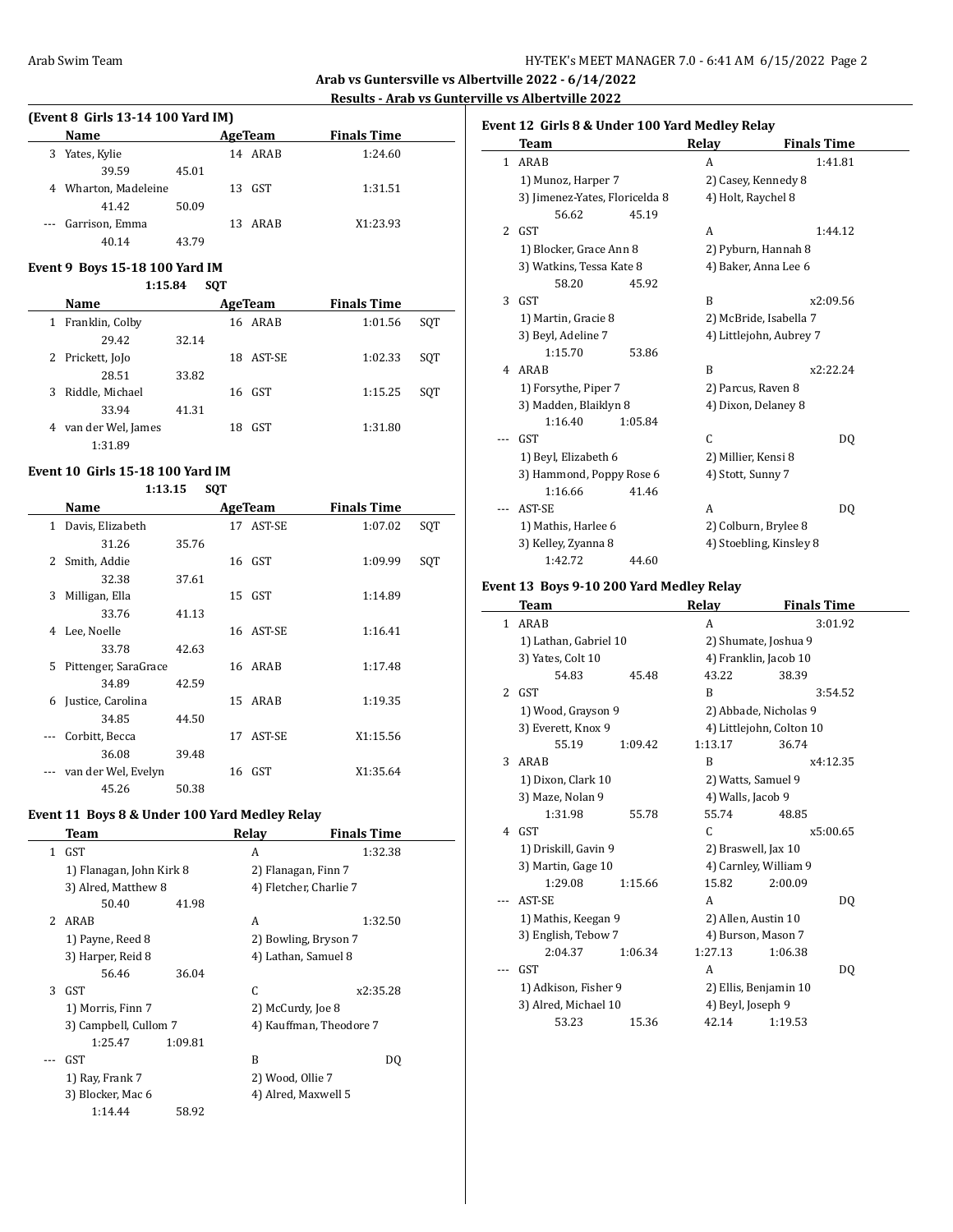$\overline{a}$ 

**Arab vs Guntersville vs Albertville 2022 - 6/14/2022**

### **Results - Arab vs Gunterville vs Albertville 2022**

 $\overline{\phantom{a}}$ 

 $\overline{a}$ 

### **Event 14 Girls 9-10 200 Yard Medley Relay**

|                | Team                     |         | Relay              | <b>Finals Time</b>        |    |
|----------------|--------------------------|---------|--------------------|---------------------------|----|
| $\mathbf{1}$   | <b>GST</b>               |         | A                  | 3:01.33                   |    |
|                | 1) Larson, Anna 10       |         |                    | 2) Broadway, Tinsley 10   |    |
|                | 3) Flanagan, Maggie 10   |         | 4) Ellis, Jessa 10 |                           |    |
|                | 45.86                    | 51.93   | 42.35              | 41.19                     |    |
| $\overline{c}$ | <b>GST</b>               |         | B                  | x3:35.27                  |    |
|                | 1) Abbade, Emily 10      |         |                    | 2) Prescott, Kinsleigh 10 |    |
|                | 3) van der Wel, Rosa 9   |         |                    | 4) Gannon, Isabella 9     |    |
|                | 56.64                    | 16.78   | 42.16              | 1:39.69                   |    |
| 3              | AST-SE                   |         | A                  | 3:43.95                   |    |
|                | 1) Corbitt, Brooksie 10  |         |                    | 2) English, Teegan 9      |    |
|                | 3) Mastin, Lydia 10      |         |                    | 4) Kight, Brennah 9       |    |
|                | 46.63                    | 57.64   | 42.53              | 1:17.15                   |    |
| 4              | ARAB                     |         | B                  | 4:21.39                   |    |
|                | 1) Bell, Millie 10       |         |                    | 2) Murphy, Barbara 9      |    |
|                | 3) Godfrey, Camryn 10    |         |                    | 4) Vaughn, Pepper 9       |    |
|                | 1:09.72                  | 1:20.12 | 1:00.29            | 51.26                     |    |
|                | ARAB                     |         | A                  |                           | DQ |
|                | 1) Boatwright, Aubrey 9  |         |                    | 2) Harris, Elizabeth 9    |    |
|                | 3) Williams, Brooklyn 9  |         |                    | 4) Payne, Raven 10        |    |
|                | 55.18                    | 57.06   | 52.38              | 49.33                     |    |
|                | <b>GST</b>               |         | C                  |                           | DQ |
|                | 1) Stott, Emerson 9      |         |                    | 2) Gibson, Claire 10      |    |
|                | 3) Campbel, Anna Chase 9 |         |                    | 4) Ruffin, Alaina 10      |    |
|                | 2:43.00                  |         |                    |                           |    |
|                | ARAB                     |         | C                  |                           | DQ |
|                | 1) Henry, Lily 9         |         |                    | 2) Vaughn, Foxx 10        |    |
|                | 3) Neumeyer, Piper 10    |         | 4) Clark, Mischa 9 |                           |    |
|                | 1:13.32                  | 1:22.65 | 1:23.27            | 58.46                     |    |

## **Event 15 Boys 11-12 200 Yard Medley Relay**

|   | Team                         |       | Relav                  | <b>Finals Time</b> |
|---|------------------------------|-------|------------------------|--------------------|
| 1 | ARAB                         |       | A                      | 2:26.64            |
|   | 1) Scott, Joshua 12          |       | 2) Franklin, Brody 12  |                    |
|   | 3) Bowling, Bentley 11       |       | 4) Watts, William 12   |                    |
|   | 39.31                        | 38.88 | 34.47                  | 33.98              |
|   | 2 GST                        |       | A                      | 2:48.25            |
|   | 1) George, Garrett 11        |       | 2) Wharton, William 11 |                    |
|   | 3) Martinez-Garcia, Jamie 11 |       | 4) Everett, Cole 11    |                    |
|   | 45.20                        | 46.66 | 44.11                  | 32.28              |
| 3 | GST                          |       | B                      | x3:06.48           |
|   | 1) Long, Jett 12             |       | 2) Martin, Pierce 11   |                    |
|   | 3) Larson, Chase 12          |       | 4) Wood, Ryker 11      |                    |
|   | 1:38.42                      | 55.50 | 32.59                  |                    |

### **Event 16 Girls 11-12 200 Yard Medley Relay**

|   | Team                        |       | Relay                | <b>Finals Time</b>      |
|---|-----------------------------|-------|----------------------|-------------------------|
|   | <b>GST</b>                  |       | А                    | 2:36.08                 |
|   | 1) Hammond, Addison 11      |       | 2) Campbell, Ella 11 |                         |
|   | 3) van der Wel, Ella Kay 11 |       | 4) Altom, Annie 11   |                         |
|   | 41.49                       | 41.53 | 38.28                | 34.78                   |
| 2 | ARAB                        |       | A                    | 2:46.30                 |
|   | 1) Harper, Karington 11     |       | 2) Yates, Kara 12    |                         |
|   | 3) Beard, Della 12          |       |                      | 4) Thomas, AnneMarie 11 |
|   | 39.24                       | 41.90 | 40.64                | 44.52                   |
|   |                             |       |                      |                         |

| 3 GST                   |       | в                      | x3:05.90 |
|-------------------------|-------|------------------------|----------|
| 1) George, Avery 11     |       | 2) Gannon, Eleanor 11  |          |
| 3) McBride, Scarlett 12 |       | 4) Morris, Madeline 11 |          |
| 43.54                   | 46.39 | 48.77                  | 47.20    |
|                         |       |                        |          |

## **Event 17 Boys 13-14 200 Yard Medley Relay**

|   | Team                    |       | Relay                  | <b>Finals Time</b> |
|---|-------------------------|-------|------------------------|--------------------|
| 1 | GST                     |       | A                      | 2:33.32            |
|   | 1) Ellis, Jackson 13    |       | 2) Cooper, Taylor 13   |                    |
|   | 3) McCurdy, Ben 13      |       | 4) McCurdy, Luke 14    |                    |
|   | 40.07                   | 39.53 | 42.75                  | 30.97              |
|   | 2 AST-SE                |       | A                      | 2:46.17            |
|   | 1) Bryan, Caleb 12      |       | 2) Bryan, Josh 14      |                    |
|   | 3) Parrish, Issac 11    |       | 4) Henderson, Jevon 13 |                    |
|   | 47.59                   | 38.46 | 49.87                  | 30.25              |
| 3 | ARAB                    |       | A                      | 2:58.63            |
|   | 1) Kemp, John Heath 14  |       | 2) Bell, Owen 13       |                    |
|   | 3) Tallent, Benjamin 13 |       | 4) Bell, Cooper 14     |                    |
|   | 55.48                   | 15.78 | 32.02                  | 1:15.35            |

### **Event 18 Girls 13-14 200 Yard Medley Relay**

| Team                  |       | Relay                    | <b>Finals Time</b>     |  |
|-----------------------|-------|--------------------------|------------------------|--|
| ARAB                  |       | А                        | 2:17.73                |  |
| 1) Lambert, Lauren 13 |       | 2) Shumate, Anderly 13   |                        |  |
| 3) Parks, Bailee 13   |       |                          | 4) Garrison, Emma 13   |  |
| 36.74                 | 35.66 | 33.17                    | 32.16                  |  |
| GST                   |       | А                        | 2:38.37                |  |
| 1) Newman, May 13     |       | 2) Wharton, Madeleine 13 |                        |  |
| 3) McBride, Joy 14    |       |                          | 4) Wingate, Madison 13 |  |
| 38.53                 | 46.27 | 46.47                    | 27.10                  |  |

### **Event 19 Boys 15-18 200 Yard Medley Relay**

|   | Team                   |       | Relay                    | <b>Finals Time</b> |
|---|------------------------|-------|--------------------------|--------------------|
|   | ARAB                   |       | A                        | 1:56.60            |
|   | 1) Williams, Hayden 13 |       | 2) Franklin, Colby 16    |                    |
|   | 3) Compton, Sam 16     |       | 4) Johanson, Scott 18    |                    |
|   | 29.95                  | 29.38 | 30.87                    | 26.40              |
| 2 | AST-SE                 |       | A                        | 2:01.85            |
|   | 1) Prickett, JoJo 18   |       | 2) McClendon, Cooper 13  |                    |
|   | 3) King, Stephen 18    |       | 4) Scott, Cooper 14      |                    |
|   | 33.67                  | 33.27 | 28.13                    | 26.78              |
| 3 | GST                    |       | A                        | 2:09.34            |
|   | 1) Martinez, Jesus 15  |       | 2) van der Wel, James 18 |                    |
|   | 3) Ellis, Camden 15    |       | 4) Riddle, Michael 16    |                    |
|   | 45.10                  | 28.69 | 27.88                    | 27.67              |

### **Event 20 Girls 15-18 200 Yard Medley Relay**

|   | Team                    |       | Relay                      | <b>Finals Time</b> |
|---|-------------------------|-------|----------------------------|--------------------|
|   | GST                     |       | A                          | 2:07.43            |
|   | 1) Baker, Daisy 18      |       | 2) Edwards, Liza 16        |                    |
|   | 3) Smith, Addie 16      |       | 4) Milligan, Ella 15       |                    |
|   | 32.80                   | 34.36 | 30.31                      | 29.96              |
|   | AST-SE                  |       | A                          | 2:10.67            |
|   | 1) Lee, Noelle 16       |       | 2) Davis, Elizabeth 17     |                    |
|   | 3) Cox, Izzy 17         |       | 4) Henderson, Jerlyn 16    |                    |
|   | 38.99                   | 28.71 | 34.77                      | 28.20              |
| 3 | ARAB                    |       | A                          | 2:18.61            |
|   | 1) Scott, Julia 16      |       | 2) Pittenger, SaraGrace 16 |                    |
|   | 3) Justice, Carolina 15 |       | 4) Venditto, Jordyn 16     |                    |
|   | 33.11                   | 40.10 | 41.12                      | 24.28              |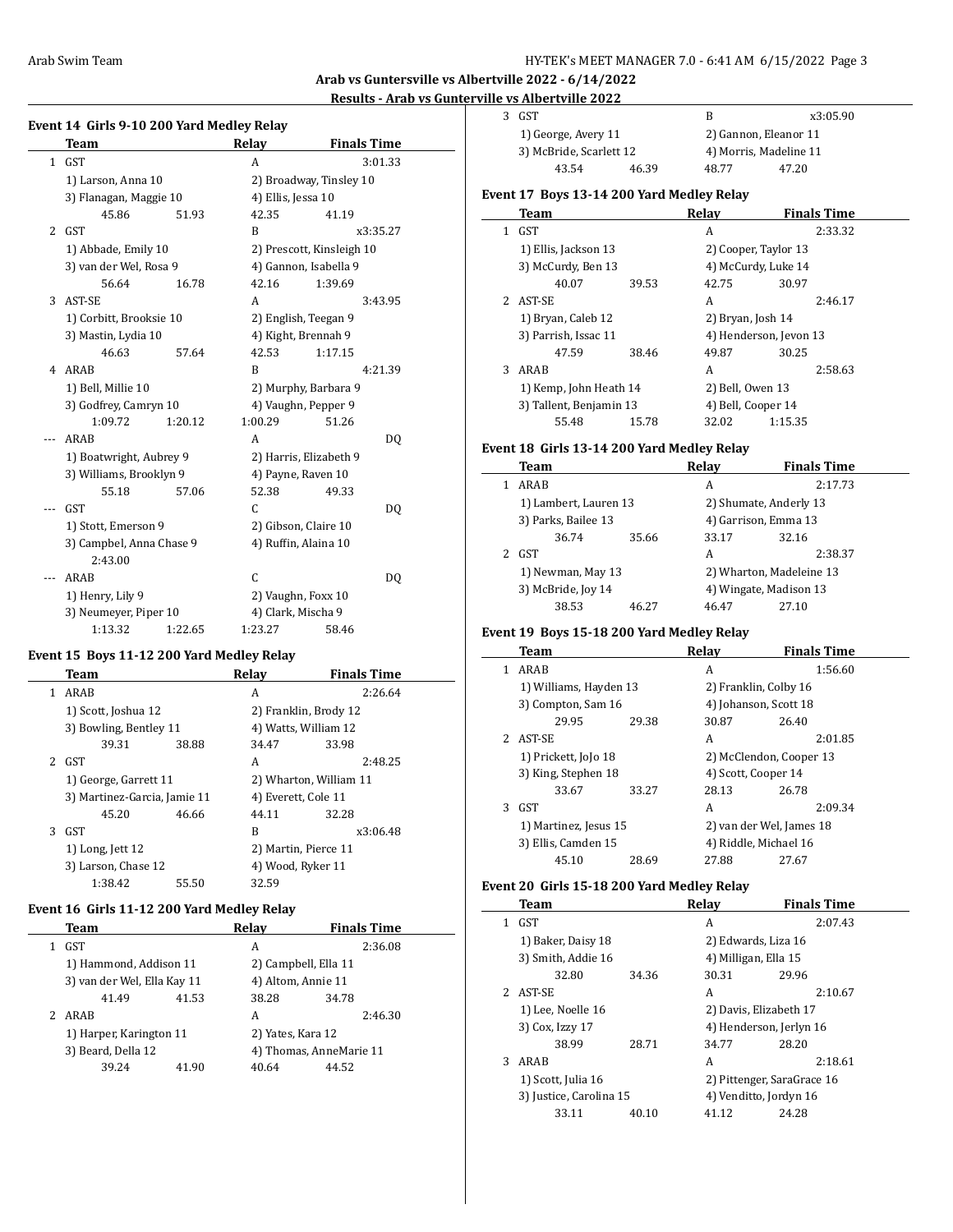## **Arab vs Guntersville vs Albertville 2022 - 6/14/2022**

# **Results - Arab vs Gunterville vs Albertville 2022**

 $\overline{\phantom{a}}$ 

 $\overline{\phantom{a}}$ 

# **(Event 20 Girls 15-18 200 Yard Medley Relay)**

|    | Team                      |       | Relay                | <b>Finals Time</b>           |  |
|----|---------------------------|-------|----------------------|------------------------------|--|
| 4  | AST-SE                    |       | B                    | x2:36.24                     |  |
|    | 1) Mahan, Alexia 15       |       | 2) Bryan, Grace 15   |                              |  |
|    | 3) Thomas, Kate 16        |       | 4) Corbitt, Becca 17 |                              |  |
|    | 41.14                     | 46.52 | 38.97                | 29.61                        |  |
| 5. | GST                       |       | B                    | x2:38.58                     |  |
|    | 1) Johnson, Isabella 15   |       |                      | 2) Ausley, Annabel 16        |  |
|    | 3) van der Wel, Evelyn 16 |       |                      | 4) Thornton, Allie Jewell 15 |  |
|    | 40.01                     | 41.11 | 39.39                | 38.07                        |  |

## **Event 21 Boys 6 & Under 25 Yard Freestyle**

|   |                  | 53.70 | <b>SQT</b> |            |                    |     |
|---|------------------|-------|------------|------------|--------------------|-----|
|   | Name             |       |            | AgeTeam    | <b>Finals Time</b> |     |
| 1 | Alred, Maxwell   |       | 5.         | GST        | 27.45              | SQT |
|   | 2 Taylor, Collin |       | 6          | ARAB       | 30.04              | SQT |
| 3 | Beaird, Jayden   |       | 6          | AST-SE     | 33.36              | SQT |
| 4 | Blocker, Mac     |       | 6          | GST        | 34.68              | SQT |
|   | 5 Sellers, Gavin |       | 6          | ARAB       | 47.32              | SOT |
|   | --- Hooper, Cash |       | 6          | <b>GST</b> | X48.04             | SOT |
|   | --- Beyl, Sam    |       |            | <b>GST</b> | X3:04.25           |     |

### **Event 22 Girls 6 & Under 25 Yard Freestyle 51.99 SQT**

|       | Name                |    | AgeTeam    | <b>Finals Time</b> |     |  |  |
|-------|---------------------|----|------------|--------------------|-----|--|--|
| 1     | Baker, Anna Lee     | 6  | GST        | 25.30              | SQT |  |  |
| 2     | Hammond, Poppy Rose | 6  | GST        | 31.12              | SQT |  |  |
| 3     | Mathis, Harlee      | 6  | AST-SE     | 34.10              | SOT |  |  |
| 4     | Lathan, Hannah      | 5. | ARAB       | 40.29              | SQT |  |  |
|       | Beyl, Elizabeth     | 6  | GST        | X30.37             | SQT |  |  |
|       | Everett, Anne Marie | 5. | GST        | X36.22             | SQT |  |  |
|       | Blocker, Elizabeth  | 4  | GST        | X37.75             | SQT |  |  |
|       | George, Sadie       | 5. | GST        | X38.61             | SQT |  |  |
| $---$ | Wood, Pyper         | 5. | <b>GST</b> | X47.47             | SQT |  |  |
|       | McBride, Adeline    | 6  | <b>GST</b> | X50.54             | SQT |  |  |
|       | Spires, Enzley      | 6  | <b>GST</b> | X1:08.97           |     |  |  |

### **Event 23 Boys 8 & Under 25 Yard Freestyle**

**25.13 SQT**

|          | Name                |   | AgeTeam    | <b>Finals Time</b> |     |  |  |
|----------|---------------------|---|------------|--------------------|-----|--|--|
| 1        | Flanagan, John Kirk | 8 | <b>GST</b> | 16.87              | SQT |  |  |
| 2        | Lathan, Samuel      | 8 | ARAB       | 19.77              | SQT |  |  |
| 3        | Payne, Reed         | 8 | ARAB       | 20.51              | SQT |  |  |
| 4        | Flanagan, Finn      | 7 | GST        | 21.77              | SQT |  |  |
| 5        | Burson, Mason       | 7 | AST-SE     | 29.47              |     |  |  |
|          | Fletcher, Charlie   | 7 | <b>GST</b> | X21.08             | SOT |  |  |
|          | Zeien, Samuel       | 7 | ARAB       | X25.31             |     |  |  |
|          | Jones, Osiris       | 8 | GST        | X26.50             |     |  |  |
| $\cdots$ | Campbell, Cullom    | 7 | GST        | X27.23             |     |  |  |
|          | Kauffman, Theodore  |   | GST        | X28.71             |     |  |  |
|          | Morris, Finn        |   | <b>GST</b> | X29.03             |     |  |  |
|          | McCurdy, Joe        | 8 | <b>GST</b> | X30.36             |     |  |  |

## **Event 24 Girls 8 & Under 25 Yard Freestyle**

| 19.83                 | <b>SOT</b> |                    |
|-----------------------|------------|--------------------|
| <b>Name</b>           | AgeTeam    | <b>Finals Time</b> |
| 1 Watkins, Tessa Kate | GST<br>8   | 19.65<br>SOT       |
| 2 Holt, Raychel       | ARAB<br>8. | 22.48              |
| 3 Pyburn, Hannah      | <b>GST</b> | 23.21              |

|          | ne və Andel tvine 2022 |   |        |        |
|----------|------------------------|---|--------|--------|
| 4        | Casey, Kennedy         | 8 | ARAB   | 25.53  |
| 5        | Stoebling, Kinsley     | 8 | AST-SE | 29.26  |
| $\cdots$ | Beyl, Adeline          | 7 | GST    | X25.01 |
|          | Dixon, Delaney         | 8 | ARAB   | X25.75 |
|          | Yarbrough, Mallorie    | 8 | ARAB   | X26.37 |
|          | Parcus, Raven          | 8 | ARAB   | X26.98 |
|          | Littlejohn, Aubrey     | 7 | GST    | X27.35 |
|          | Coleman, Allison       | 8 | ARAB   | X28.18 |
| $\cdots$ | Forsythe, Piper        | 7 | ARAB   | X28.79 |
|          | Boswell, Evelyn        | 8 | ARAB   | X30.50 |
|          | Millier, Kensi         | 8 | GST    | X30.92 |
|          | Gulledge, Elizabeth    | 8 | ARAB   | X31.75 |
|          | Martin, Gracie         | 8 | GST    | X31.91 |
| $\cdots$ | Madden, Blaiklyn       | 8 | ARAB   | X34.04 |
|          | Key, Arly              | 7 | ARAB   | X36.12 |
|          | Colburn, Brylee        | 8 | AST-SE | X39.37 |
|          | Stott, Sunny           | 7 | GST    | X41.12 |
| ---      | Couch, Caroline        | 8 | ARAB   | X44.74 |
|          |                        |   |        |        |

## **Event 25 Boys 9-10 50 Yard Freestyle**

**35.51 SQT**

|     | Name             |    | AgeTeam | <b>Finals Time</b> |  |
|-----|------------------|----|---------|--------------------|--|
| 1   | Shumate, Joshua  | 9  | ARAB    | 40.08              |  |
| 2   | Franklin, Jacob  | 10 | ARAB    | 40.54              |  |
| 3   | Ellis, Benjamin  | 10 | GST     | 41.49              |  |
| 4   | Adkison, Fisher  | 9  | GST     | 50.86              |  |
| 5   | Allen, Austin    | 10 | AST-SE  | 54.79              |  |
| 6   | Mathis, Keegan   | 9  | AST-SE  | 1:33.71            |  |
|     | Lathan, Gabriel  | 10 | ARAB    | X45.53             |  |
|     | Maze, Nolan      | 9  | ARAB    | X46.95             |  |
|     | Wood, Grayson    | 9  | GST     | X49.17             |  |
|     | Walls, Jacob     | 9  | ARAB    | X50.07             |  |
|     | Abbade, Nicholas | 9  | GST     | X50.86             |  |
|     | Dixon, Clark     | 10 | ARAB    | X53.12             |  |
|     | Martin, Gage     | 10 | GST     | X55.30             |  |
|     | Carnley, William | 9  | GST     | X1:12.76           |  |
|     | Braswell, Jax    | 10 | GST     | X1:13.89           |  |
| --- | Driskill, Gavin  | 9  | GST     | X1:15.03           |  |

## **Event 26 Girls 9-10 50 Yard Freestyle**

**35.45 SQT**

|     | Name               |    | AgeTeam | <b>Finals Time</b> |
|-----|--------------------|----|---------|--------------------|
| 1   | Mastin, Lydia      | 10 | AST-SE  | 36.58              |
| 2   | Ellis, Jessa       | 10 | GST     | 39.61              |
| 3   | Williams, Brooklyn | 9  | ARAB    | 41.09              |
| 4   | Harris, Elizabeth  | 9  | ARAB    | 41.71              |
| 5   | Broadway, Tinsley  | 10 | GST     | 42.41              |
| 6   | Kight, Brennah     | 9  | AST-SE  | 55.77              |
| --- | Larson, Anna       | 10 | GST     | X41.08             |
|     | Gannon, Isabella   | 9  | GST     | X44.24             |
|     | Abbade, Emily      | 10 | GST     | X47.12             |
|     | Bell, Millie       | 10 | ARAB    | X47.93             |
|     | Boatwright, Aubrey | 9  | ARAB    | X48.76             |
|     | Zeien, Sophia      | 9  | ARAB    | X49.92             |
|     | Godfrey, Camryn    | 10 | ARAB    | X50.66             |
|     | Murphy, Barbara    | 9  | ARAB    | X50.72             |
|     | Vaughn, Pepper     | 9  | ARAB    | X52.80             |
|     | Williams, Harlow   | 9  | AST-SE  | X54.84             |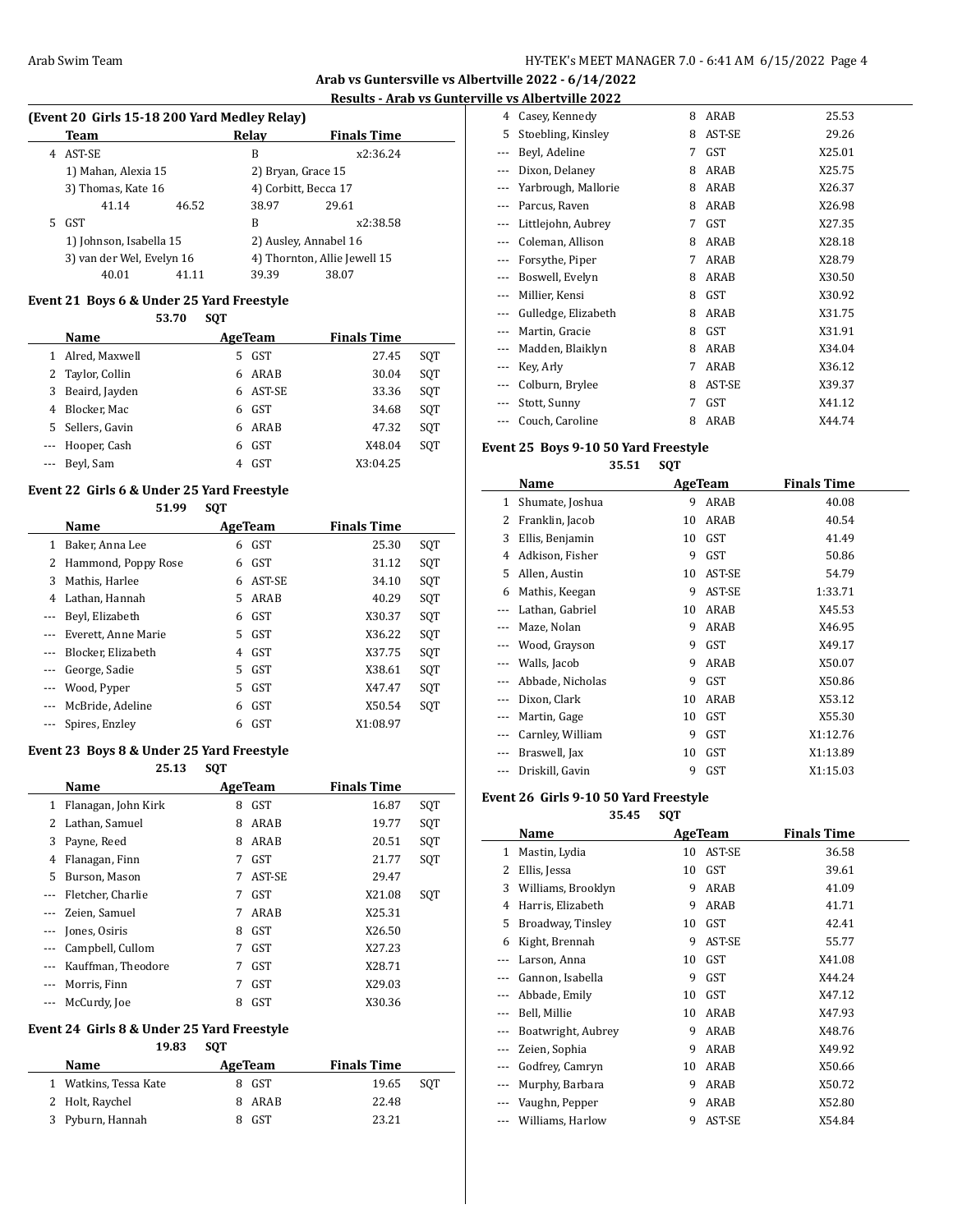$\overline{a}$ 

**Arab vs Guntersville vs Albertville 2022 - 6/14/2022 Results - Arab vs Gunterville vs Albertville 2022**

l.

| (Event 26 Girls 9-10 50 Yard Freestyle) |                         |    |         |                    |  |  |  |
|-----------------------------------------|-------------------------|----|---------|--------------------|--|--|--|
|                                         | Name                    |    | AgeTeam | <b>Finals Time</b> |  |  |  |
|                                         | --- Vaughn, Foxx        | 10 | ARAB    | X55.70             |  |  |  |
|                                         | --- Amundsen, Kadance   | 10 | ARAB    | X58.30             |  |  |  |
|                                         | --- Clark, Mischa       | 9  | ARAB    | X1:03.14           |  |  |  |
| ---                                     | Stott, Emerson          | 9  | GST     | X1:03.48           |  |  |  |
|                                         | --- Chandler, Charlotte | 9  | ARAB    | X1:03.53           |  |  |  |
|                                         | --- Neumeyer, Piper     | 10 | ARAB    | X1:04.77           |  |  |  |
|                                         | --- Henry, Lily         | 9  | ARAB    | X1:09.60           |  |  |  |
|                                         | --- Amundsen, Abby      | 9  | ARAB    | X1:10.19           |  |  |  |
|                                         |                         |    |         |                    |  |  |  |

### **Event 27 Boys 11-12 50 Yard Freestyle**

|   | 33.69            | <b>SQT</b> |                |                    |     |
|---|------------------|------------|----------------|--------------------|-----|
|   | Name             |            | <b>AgeTeam</b> | <b>Finals Time</b> |     |
| 1 | Everett, Cole    |            | 11 GST         | 30.54              | SQT |
| 2 | Bowling, Bentley | 11         | ARAB           | 30.74              | SQT |
| 3 | Watts, William   |            | 12 ARAB        | 33.13              | SQT |
| 4 | Wharton, William | 11         | GST            | 35.19              |     |
| 5 | Parrish, Issac   | 11         | AST-SE         | 37.53              |     |
| 6 | Bryan, Josiah    | 11         | AST-SE         | 1:08.25            |     |
|   | Lesley, Damon    | 12         | ARAB           | X34.14             |     |
|   | Scott, Joshua    |            | 12 ARAB        | X35.35             |     |
|   | Wood, Ryker      |            | 11 GST         | X38.83             |     |
|   | Larson, Chase    |            | 12 GST         | X39.38             |     |
|   | Long, Jett       |            | 12 GST         | X44.23             |     |
|   | Rhodes, Parker   |            | 11 GST         | X44.49             |     |
|   | Gosline, Cooper  | 11         | ARAB           | X47.88             |     |
|   | Carnley, Colton  |            | 12 GST         | X1:03.13           |     |

#### **Event 28 Girls 11-12 50 Yard Freestyle**

|                   | 30.08                     | <b>SQT</b> |            |                    |     |
|-------------------|---------------------------|------------|------------|--------------------|-----|
|                   | <b>Name</b>               |            | AgeTeam    | <b>Finals Time</b> |     |
| 1                 | Yates, Kara               |            | 12 ARAB    | 29.94              | SOT |
|                   | 2 Hammond, Addison        | 11         | GST        | 32.84              |     |
| 3                 | Altom, Annie              | 11         | <b>GST</b> | 33.95              |     |
| 4                 | Beard, Della              |            | 12 ARAB    | 35.58              |     |
| 5.                | Floyd, Betsy              |            | 12 AST-SE  | 41.93              |     |
| $\qquad \qquad -$ | George, Avery             | 11         | <b>GST</b> | X34.46             |     |
|                   | --- van der Wel, Ella Kay | 11         | <b>GST</b> | X35.32             |     |
|                   | Morris, Madeline          | 11         | <b>GST</b> | X46.24             |     |
|                   | Thomas, AnneMarie         | 11         | ARAB       | X48.53             |     |
|                   |                           |            |            |                    |     |

#### **Event 29 Boys 13-14 50 Yard Freestyle 27.80 SQT**

|          | .<br>UV⊥            |    |           |                    |     |  |
|----------|---------------------|----|-----------|--------------------|-----|--|
|          | Name                |    | AgeTeam   | <b>Finals Time</b> |     |  |
|          | 1 Williams, Hayden  | 13 | ARAB      | 26.08              | SQT |  |
|          | 2 Scott, Cooper     |    | 14 AST-SE | 27.19              | SQT |  |
| 3        | McCurdy, Luke       |    | 14 GST    | 30.00              |     |  |
|          | 4 Tallent, Benjamin |    | 13 ARAB   | 32.33              |     |  |
| 5.       | Cooper, Taylor      | 13 | GST       | 33.44              |     |  |
| 6        | Henderson, Jevon    |    | 13 AST-SE | 34.04              |     |  |
| $\cdots$ | Ellis, Jackson      | 13 | GST       | X32.15             |     |  |
| $\cdots$ | Bell, Cooper        |    | 14 ARAB   | X37.23             |     |  |
|          | Kemp, John Heath    |    | 14 ARAB   | X42.90             |     |  |
|          | Amick, Logan        |    | 14 AST-SE | X54.21             |     |  |

| Event 30  Girls 13-14 50 Yard Freestyle |                     |            |         |                    |     |  |  |
|-----------------------------------------|---------------------|------------|---------|--------------------|-----|--|--|
|                                         | 30.04               | <b>SQT</b> |         |                    |     |  |  |
|                                         | Name                |            | AgeTeam | <b>Finals Time</b> |     |  |  |
|                                         | Shumate, Anderly    | 13         | ARAB    | 28.60              | SQT |  |  |
| 2                                       | Parks, Bailee       | 13         | ARAB    | 29.58              | SQT |  |  |
| 3                                       | Williams, Deci      | 14         | AST-SE  | 32.37              |     |  |  |
| 4                                       | McBride, Joy        |            | 14 GST  | 32.81              |     |  |  |
| 5.                                      | Newman, May         | 13         | GST     | 32.97              |     |  |  |
|                                         | --- Lambert, Lauren | 13         | ARAB    | X29.96             | SOT |  |  |
| $\cdots$                                | Yates, Kylie        | 14         | ARAB    | X32.84             |     |  |  |
|                                         | Wingate, Madison    | 13         | GST     | X37.22             |     |  |  |
|                                         | Pate, Ashlyn        | 13         | GST     | X39.12             |     |  |  |

### **Event 31 Boys 15-18 50 Yard Freestyle**

|   | 25.06             | <b>SOT</b> |           |                    |  |
|---|-------------------|------------|-----------|--------------------|--|
|   | Name              |            | AgeTeam   | <b>Finals Time</b> |  |
| 1 | Riddle, Michael   |            | 16 GST    | 25.24              |  |
|   | 2 Ellis, Camden   |            | 15 GST    | 25.66              |  |
|   | 3 King, Stephen   |            | 18 AST-SE | 26.14              |  |
|   | 4 Compton, Sam    |            | 16 ARAB   | 27.29              |  |
|   | 5 Johanson, Scott | 18         | ARAB      | 29.42              |  |

### **Event 32 Girls 15-18 50 Yard Freestyle**

**29.80 SQT**

| Name     |                        |    | AgeTeam | Finals Time |     |
|----------|------------------------|----|---------|-------------|-----|
| 1        | Henderson, Jerlyn      | 16 | AST-SE  | 27.42       | SQT |
| 2        | Scott, Julia           | 16 | ARAB    | 28.59       | SQT |
| 3        | Baker, Daisy           | 18 | GST     | 28.68       | SQT |
| 4        | Pittenger, SaraGrace   | 16 | ARAB    | 30.12       |     |
| 5        | Milligan, Ella         | 15 | GST     | 30.62       |     |
| 6        | Cox, Izzy              | 17 | AST-SE  | 31.25       |     |
|          | Edwards, Liza          | 16 | GST     | X29.97      |     |
|          | Corbitt, Becca         | 17 | AST-SE  | X30.74      |     |
|          | Ausley, Annabel        | 16 | GST     | X30.87      |     |
|          | Venditto, Jordyn       | 16 | ARAB    | X32.26      |     |
|          | Skidmore, Elizabeth    | 15 | ARAB    | X33.53      |     |
| $\cdots$ | Mahan, Alexia          | 15 | AST-SE  | X33.60      |     |
|          | Thomas, Kate           | 16 | AST-SE  | X34.11      |     |
|          | Johnson, Isabella      | 15 | GST     | X35.24      |     |
|          | Bryan, Grace           | 15 | AST-SE  | X38.34      |     |
| ---      | Thornton, Allie Jewell | 15 | GST     | X40.68      |     |

### **Event 33 Boys 8 & Under 25 Yard Breaststroke**

**30.82 SQT**

|          | Name                 |   | AgeTeam    | <b>Finals Time</b> |     |
|----------|----------------------|---|------------|--------------------|-----|
| 1        | Harper, Reid         | 8 | ARAB       | 23.38              | SQT |
|          | 2 Alred, Matthew     | 8 | GST        | 28.41              | SQT |
| 3        | Flanagan, Finn       | 7 | <b>GST</b> | 28.74              | SQT |
| 4        | Bowling, Bryson      | 7 | ARAB       | 29.30              | SOT |
|          | 5 English, Tebow     |   | AST-SE     | 38.29              |     |
|          | --- Campbell, Cullom | 7 | GST        | X33.14             |     |
|          | --- Wood, Ollie      | 7 | <b>GST</b> | X33.40             |     |
| $\cdots$ | McCurdy, Joe         | 8 | GST        | X36.54             |     |
|          | Blocker. Mac         | 6 | GST        | X38.11             |     |

## **Event 34 Girls 8 & Under 25 Yard Breaststroke**

**31.86 SQT**

| <b>Name</b>          | AgeTeam | <b>Finals Time</b> |     |  |
|----------------------|---------|--------------------|-----|--|
| 1 Blocker, Grace Ann | 8 GST   | 28.59              | SOT |  |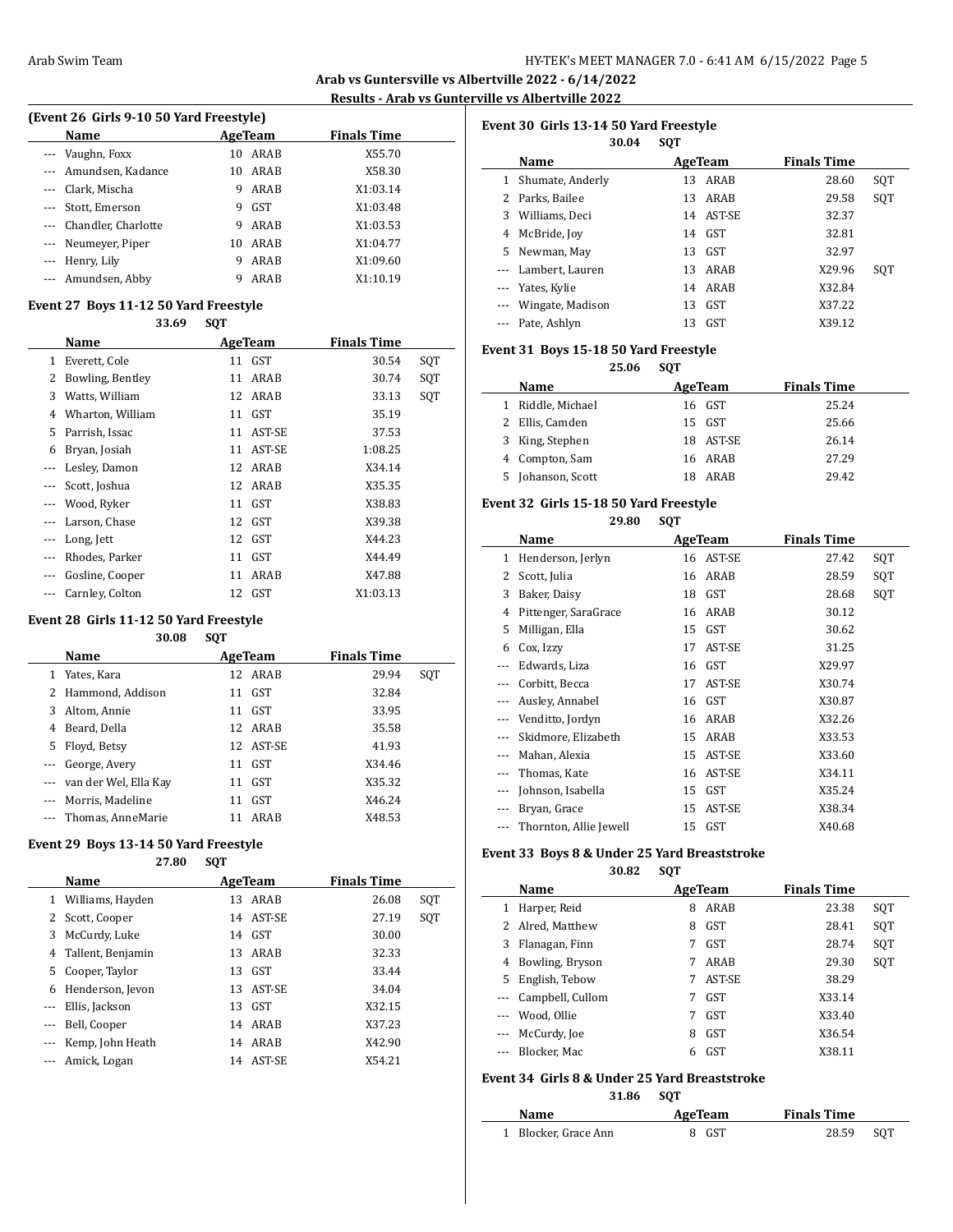**Arab vs Guntersville vs Albertville 2022 - 6/14/2022**

### **Results - Arab vs Gunterville vs Albertville 2022**

 $\overline{a}$ 

 $\frac{1}{2}$ 

## **(Event 34 Girls 8 & Under 25 Yard Breaststroke) Name Age Team Finals Time**

| 2 Kelley, Zyanna | 8 AST-SE | 30.55 | SOT |
|------------------|----------|-------|-----|
| 3 Casey, Kennedy | 8 ARAB   | 31.11 | SOT |
| 4 Pyburn, Hannah | 8 GST    | 32.60 |     |
| 5 Parcus, Raven  | 8 ARAB   | 41.59 |     |

## **Event 35 Boys 9-10 50 Yard Breaststroke**

|          |                 | 56.93 | <b>SQT</b> |            |                    |     |
|----------|-----------------|-------|------------|------------|--------------------|-----|
|          | Name            |       |            | AgeTeam    | <b>Finals Time</b> |     |
|          | Alred, Michael  |       | 10         | <b>GST</b> | 44.06              | SQT |
|          | Ellis, Benjamin |       | 10         | <b>GST</b> | 56.02              | SQT |
| 3        | Watts, Samuel   |       | 9          | ARAB       | 57.95              |     |
| 4        | Allen, Austin   |       | 10         | AST-SE     | 1:04.94            |     |
|          | Beyl, Joseph    |       | 9          | <b>GST</b> | X58.80             |     |
| $\cdots$ | Everett, Knox   |       | 9          | <b>GST</b> | X1:02.79           |     |
|          | Braswell, Jax   |       | 10         | <b>GST</b> | X1:18.94           |     |
|          | Driskill, Gavin |       | 9          | <b>GST</b> | X1:20.54           |     |
|          | Shumate, Joshua |       | 9          | ARAB       | DO                 |     |

#### **Event 36 Girls 9-10 50 Yard Breaststroke**

**55.48 SQT**

|       | Name                |    | AgeTeam    | <b>Finals Time</b> |     |
|-------|---------------------|----|------------|--------------------|-----|
| 1     | Mastin, Lydia       | 10 | AST-SE     | 48.35              | SQT |
|       | Flanagan, Maggie    | 10 | <b>GST</b> | 49.01              | SQT |
| 3     | Broadway, Tinsley   | 10 | <b>GST</b> | 52.71              | SOT |
| 4     | Harris, Elizabeth   | 9  | ARAB       | 55.63              |     |
| 5.    | English, Teegan     | 9  | AST-SE     | 57.37              |     |
|       | Abbade, Emily       | 10 | <b>GST</b> | X50.97             | SQT |
| $---$ | Prescott, Kinsleigh | 10 | <b>GST</b> | X58.16             |     |
|       | Gibson, Claire      | 10 | <b>GST</b> | X58.46             |     |
|       | van der Wel, Rosa   | 9  | <b>GST</b> | X1:11.17           |     |
|       | Kight, Brennah      | 9  | AST-SE     | X1:12.70           |     |
|       | Stott, Emerson      | 9  | <b>GST</b> | X1:14.42           |     |
|       | Vaughn, Pepper      | 9  | ARAB       | D <sub>0</sub>     |     |

#### **Event 37 Boys 11-12 50 Yard Breaststroke**

**59.51 SQT**

|          | 59.51                  | <b>SVI</b> |            |                    |     |
|----------|------------------------|------------|------------|--------------------|-----|
|          | Name                   |            | AgeTeam    | <b>Finals Time</b> |     |
| 1        | Franklin, Brody        |            | 12 ARAB    | 38.13              | SQT |
| 2        | Watts, William         |            | 12 ARAB    | 43.34              | SQT |
| 3        | Wharton, William       | 11         | <b>GST</b> | 46.60              | SQT |
| 4        | Martin, Pierce         | 11         | <b>GST</b> | 47.53              | SQT |
| 5        | Parrish, Issac         | 11         | AST-SE     | 49.07              | SQT |
| 6        | Bryan, Josiah          | 11         | AST-SE     | 1:05.35            |     |
| $\cdots$ | Martinez-Garcia, Jamie | 11         | <b>GST</b> | X48.04             | SQT |
| $\cdots$ | Larson, Chase          | 12         | <b>GST</b> | X50.14             | SQT |
|          | Rhodes, Parker         | 11         | <b>GST</b> | X51.09             | SQT |
|          | Floyd, Kayden          | 11         | GST        | X1:12.19           |     |

#### **Event 38 Girls 11-12 50 Yard Breaststroke**

|    | 40.62               | <b>SOT</b> |            |                    |  |
|----|---------------------|------------|------------|--------------------|--|
|    | <b>Name</b>         |            | AgeTeam    | <b>Finals Time</b> |  |
|    | Campbell, Ella      | 11         | <b>GST</b> | 40.97              |  |
|    | 2 Harper, Karington | 11         | ARAB       | 41.73              |  |
| 3. | Hammond, Addison    | 11         | <b>GST</b> | 45.49              |  |
|    | Floyd, Betsy        |            | 12 AST-SE  | 47.16              |  |
| 5. | Thomas, AnneMarie   | 11         | ARAB       | 1:04.35            |  |
|    | Gannon, Eleanor     |            | <b>GST</b> | X47.61             |  |

|   | --- McBride, Scarlett                    | 12 GST       | X48.28             |     |
|---|------------------------------------------|--------------|--------------------|-----|
|   | Event 39 Boys 13-14 50 Yard Breaststroke |              |                    |     |
|   | 41.88                                    | <b>SOT</b>   |                    |     |
|   | Name                                     | AgeTeam      | <b>Finals Time</b> |     |
| 1 | McClendon, Cooper                        | AST-SE<br>13 | 34.86              | SOT |
| 2 | Bryan, Josh                              | AST-SE<br>14 | 44.60              |     |
| 3 | Bell, Owen                               | ARAB<br>13   | 48.97              |     |
|   | McCurdv. Ben                             | GST<br>13    | 49.72              |     |

5 Bell, Cooper 14 ARAB 50.60 --- Henderson, Jevon 13 AST-SE X45.22

### **Event 40 Girls 13-14 50 Yard Breaststroke**

**43.36 SQT**

|   | Name                 |     | AgeTeam | <b>Finals Time</b> |     |
|---|----------------------|-----|---------|--------------------|-----|
| 1 | Nunley, Maddie       | 14  | ARAB    | 34.07              | SOT |
|   | 2 Shumate, Anderly   |     | 13 ARAB | 36.13              | SOT |
|   | 3 Wharton, Madeleine | 13. | GST     | 45.85              |     |
|   | 4 McBride, Joy       |     | 14 GST  | 46.09              |     |
|   | --- Yates, Kylie     |     | 14 ARAB | X44.59             |     |
|   | --- Braswell, Brooke |     | GST     | X51.74             |     |

#### **Event 41 Boys 15-18 50 Yard Breaststroke**

**33.93 SQT**

| Name                 | AgeTeam   | <b>Finals Time</b> |     |
|----------------------|-----------|--------------------|-----|
| 1 Franklin, Colby    | 16 ARAB   | 29.16              | SOT |
| 2 Prickett, JoJo     | 18 AST-SE | 30.08              | SOT |
| 3 Martinez, Jesus    | 15 GST    | 35.88              |     |
| 4 van der Wel, James | GST       | 37.85              |     |

### **Event 42 Girls 15-18 50 Yard Breaststroke**

#### **37.17 SQT**

|                          | Name                |    | AgeTeam   | <b>Finals Time</b> |     |
|--------------------------|---------------------|----|-----------|--------------------|-----|
| 1                        | Davis, Elizabeth    | 17 | AST-SE    | 33.95              | SQT |
| 2                        | Edwards, Liza       | 16 | GST       | 34.88              | SQT |
| 3                        | Corbitt, Becca      | 17 | AST-SE    | 35.41              | SQT |
| 4                        | Smith, Addie        |    | 16 GST    | 36.09              | SQT |
| 5.                       | Venditto, Jordyn    |    | 16 ARAB   | 40.97              |     |
| 6                        | Skidmore, Elizabeth |    | 15 ARAB   | 46.08              |     |
| $\cdots$                 | Thomas, Kate        |    | 16 AST-SE | X39.79             |     |
| ---                      | Bryan, Grace        |    | 15 AST-SE | X45.60             |     |
| $\overline{\phantom{a}}$ | Johnson, Isabella   |    | 15 GST    | X49.73             |     |
| $\cdots$                 | Mahan, Alexia       | 15 | AST-SE    | X52.60             |     |
|                          | van der Wel, Evelyn | 16 | GST       | X52.67             |     |

### **Event 43 Boys 6 & Under 25 Yard Backstroke**

**35.39 SQT**

|   | Name             | AgeTeam |          | <b>Finals Time</b> |     |
|---|------------------|---------|----------|--------------------|-----|
| 1 | Beaird, Jayden   |         | 6 AST-SE | 32.44              | SOT |
|   | 2 Blocker, Mac   | 6       | GST      | 36.37              |     |
| 3 | Taylor, Collin   |         | 6 ARAB   | 44.93              |     |
|   | 4 Sellers, Gavin |         | 6 ARAB   | 1:06.38            |     |
|   | 5 Alred. Maxwell | 5.      | GST      | 1:07.39            |     |
|   | --- Hooper, Cash | 6       | GST      | X2:19.21           |     |

## **Event 44 Girls 6 & Under 25 Yard Backstroke**

| Name              | AgeTeam | <b>Finals Time</b> |  |
|-------------------|---------|--------------------|--|
| 1 Baker, Anna Lee | 6 GST   | 29.29<br>SOT       |  |
| 2 Beyl, Elizabeth | 6 GST   | 38.42              |  |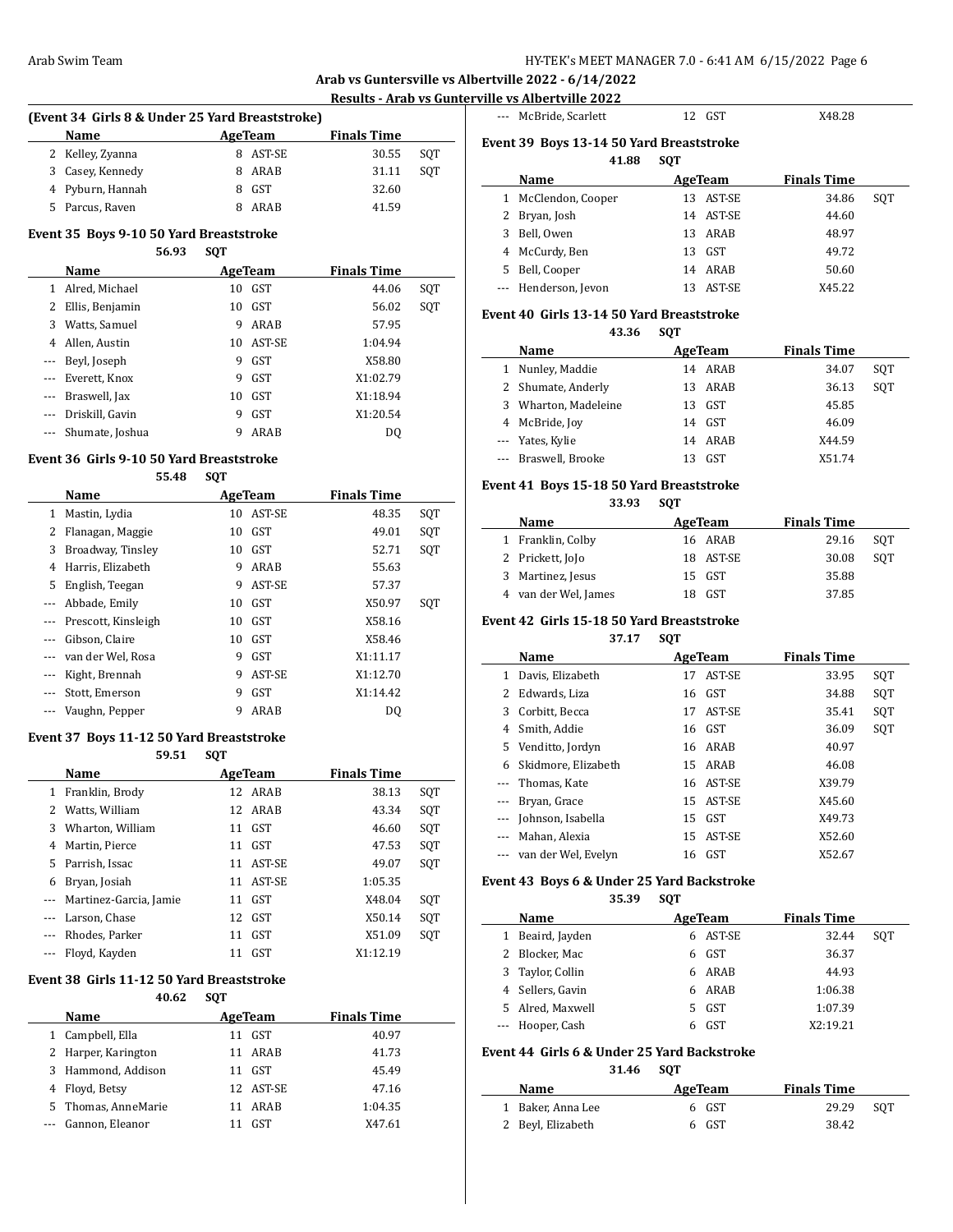**Arab vs Guntersville vs Albertville 2022 - 6/14/2022 Results - Arab vs Gunterville vs Albertville 2022**

 $\overline{a}$ 

 $\overline{a}$ 

 $\overline{\phantom{a}}$ 

### **(Event 44 Girls 6 & Under 25 Yard Backstroke)**

| $\mu$ and $\mu$ and $\sigma$ and $\sigma$ and $\sigma$ and $\sigma$ and $\sigma$ |                         |    |            |                    |  |  |  |
|----------------------------------------------------------------------------------|-------------------------|----|------------|--------------------|--|--|--|
|                                                                                  | Name                    |    | AgeTeam    | <b>Finals Time</b> |  |  |  |
|                                                                                  | 3 Mathis, Harlee        | 6  | AST-SE     | 54.02              |  |  |  |
| 4                                                                                | Lathan, Hannah          | 5. | ARAB       | 54.59              |  |  |  |
|                                                                                  | --- Hammond, Poppy Rose | 6  | GST        | X36.97             |  |  |  |
|                                                                                  | George, Sadie           | 5. | GST        | X43.90             |  |  |  |
|                                                                                  | --- Everett, Anne Marie | 5. | GST        | X53.40             |  |  |  |
|                                                                                  | --- Wood, Pyper         | 5. | GST        | X53.79             |  |  |  |
|                                                                                  | --- McBride, Adeline    | 6  | GST        | X56.16             |  |  |  |
|                                                                                  | --- Blocker, Elizabeth  | 4  | GST        | X1:04.74           |  |  |  |
| $\cdots$                                                                         | Spires, Enzley          | 6  | <b>GST</b> | X1:29.76           |  |  |  |
|                                                                                  |                         |    |            |                    |  |  |  |

#### **Event 45 Boys 8 & Under 25 Yard Backstroke**

**28.93 SQT**

|          | Name                  | AgeTeam |            | <b>Finals Time</b> |     |
|----------|-----------------------|---------|------------|--------------------|-----|
|          | 1 Flanagan, John Kirk | 8       | GST        | 21.01              | SQT |
| 2        | Bowling, Bryson       | 7       | ARAB       | 26.11              | SQT |
| 3        | Flanagan, Finn        | 7       | <b>GST</b> | 26.28              | SOT |
| 4        | Lathan, Samuel        | 8       | ARAB       | 28.62              | SQT |
| 5.       | Burson, Mason         | 7       | AST-SE     | 28.65              | SOT |
|          | Fletcher, Charlie     | 7       | <b>GST</b> | X28.68             | SQT |
|          | Campbell, Cullom      | 7       | <b>GST</b> | X30.00             |     |
|          | Zeien, Samuel         | 7       | ARAB       | X31.05             |     |
| $\cdots$ | Taylor, Jake          | 8       | <b>GST</b> | X34.44             |     |
| $\cdots$ | McCurdy, Joe          | 8       | <b>GST</b> | X35.01             |     |
|          | Kauffman, Theodore    | 7       | <b>GST</b> | X37.83             |     |
|          | Morris, Finn          |         | <b>GST</b> | X40.40             |     |

### **Event 46 Girls 8 & Under 25 Yard Backstroke**

|              | 26.74                     | SQT |                |                    |     |
|--------------|---------------------------|-----|----------------|--------------------|-----|
|              | Name                      |     | <b>AgeTeam</b> | <b>Finals Time</b> |     |
| $\mathbf{1}$ | Blocker, Grace Ann        | 8   | <b>GST</b>     | 26.01              | SQT |
| 2            | Munoz, Harper             | 7   | ARAB           | 26.70              | SQT |
| 3            | Jimenez-Yates, Floricelda | 8   | ARAB           | 27.39              |     |
| 4            | Stoebling, Kinsley        | 8   | AST-SE         | 34.79              |     |
| 5            | McBride, Isabella         | 7   | GST            | 39.26              |     |
|              | Martin, Gracie            | 8   | GST            | X31.46             |     |
|              | Dixon, Delaney            | 8   | ARAB           | X31.56             |     |
|              | Coleman, Allison          | 8   | ARAB           | X33.65             |     |
|              | Parcus, Raven             | 8   | ARAB           | X33.99             |     |
| $\cdots$     | Millier, Kensi            | 8   | GST            | X34.00             |     |
|              | Boswell, Evelyn           | 8   | ARAB           | X34.86             |     |
|              | Littlejohn, Aubrey        | 7   | GST            | X36.11             |     |
| ---          | Madden, Blaiklyn          | 8   | ARAB           | X37.05             |     |
|              | Yarbrough, Mallorie       | 8   | ARAB           | X37.71             |     |
|              | Forsythe, Piper           | 7   | ARAB           | X38.50             |     |
|              | Key, Arly                 | 7   | ARAB           | X39.41             |     |
|              | Couch, Caroline           | 8   | ARAB           | X42.23             |     |
|              | Gulledge, Elizabeth       | 8   | ARAB           | X43.28             |     |
|              | Colburn, Brylee           | 8   | AST-SE         | X45.29             |     |
| ---          | Stott, Sunny              | 7   | GST            | X51.47             |     |

### **Event 47 Boys 9-10 50 Yard Backstroke**

### **48.15 SQT**

| <b>Name</b>        | AgeTeam          | <b>Finals Time</b> |
|--------------------|------------------|--------------------|
| 1 Lathan, Gabriel  | ARAB<br>10       | 50.89              |
| 2 Wood, Grayson    | <b>GST</b><br>q. | 54.97              |
| Watts, Samuel<br>3 | ARAB<br><b>Q</b> | 55.46              |
| 4 Adkison, Fisher  | <b>GST</b>       | 56.11              |
|                    |                  |                    |

| 5. | Mathis, Keegan         | 9  | AST-SE     | 2:00.56  |
|----|------------------------|----|------------|----------|
|    | Maze, Nolan            | 9  | ARAB       | X53.03   |
|    | --- Abbade, Nicholas   | 9  | <b>GST</b> | X57.68   |
|    | --- Walls, Jacob       | 9  | ARAB       | X1:00.98 |
|    | --- Martin, Gage       | 10 | GST        | X1:02.96 |
|    | --- Everett, Knox      | 9  | <b>GST</b> | X1:03.87 |
|    | --- Littlejohn, Colton | 10 | GST        | X1:22.23 |
|    | --- Driskill, Gavin    | 9  | <b>GST</b> | X1:27.50 |
|    | --- Braswell, Jax      | 10 | GST        | X1:28.80 |
|    | Dixon, Clark           | 10 | ARAB       | X1:29.06 |
|    | Carnley, William       | 9  | GST        | X1:56.59 |
|    |                        |    |            |          |

### **Event 48 Girls 9-10 50 Yard Backstroke**

**42.95 SQT**

|     | <b>Name</b>         |    | <b>AgeTeam</b> | <b>Finals Time</b> |  |
|-----|---------------------|----|----------------|--------------------|--|
| 1   | Larson, Anna        | 10 | GST            | 44.45              |  |
| 2   | Corbitt, Brooksie   | 10 | AST-SE         | 45.83              |  |
| 3   | Williams, Brooklyn  | 9  | ARAB           | 48.57              |  |
| 4   | Abbade, Emily       | 10 | GST            | 52.19              |  |
| 5   | Williams, Harlow    | 9  | AST-SE         | 1:12.33            |  |
| --- | Gannon, Isabella    | 9  | GST            | X57.25             |  |
|     | Campbel, Anna Chase | 9  | GST            | X58.48             |  |
|     | Murphy, Barbara     | 9  | ARAB           | X1:01.33           |  |
|     | Vaughn, Foxx        | 10 | ARAB           | X1:02.78           |  |
|     | Godfrey, Camryn     | 10 | ARAB           | X1:04.14           |  |
|     | Zeien, Sophia       | 9  | ARAB           | X1:04.98           |  |
|     | Bell, Millie        | 10 | ARAB           | X1:06.82           |  |
|     | Amundsen, Kadance   | 10 | ARAB           | X1:11.02           |  |
| --- | Henry, Lily         | 9  | ARAB           | X1:11.35           |  |
| --- | Neumeyer, Piper     | 10 | ARAB           | X1:11.41           |  |
|     | Amundsen, Abby      | 9  | ARAB           | X1:14.36           |  |
|     | Chandler, Charlotte | 9  | ARAB           | X1:14.92           |  |
|     | Vaughn, Pepper      | 9  | ARAB           | X1:16.82           |  |
|     | Clark, Mischa       | 9  | ARAB           | X1:23.16           |  |
|     | Prescott, Kinsleigh | 10 | <b>GST</b>     | <b>XDQ</b>         |  |
| --- | Boatwright, Aubrey  | 9  | ARAB           | DQ                 |  |

## **Event 49 Boys 11-12 50 Yard Backstroke**

**48.63 SQT**

|          | Name             | AgeTeam      | <b>Finals Time</b> |     |
|----------|------------------|--------------|--------------------|-----|
| 1        | Bowling, Bentley | ARAB<br>11   | 35.69              | SQT |
| 2        | Bryan, Caleb     | AST-SE<br>12 | SQT<br>40.38       |     |
| 3        | Scott, Joshua    | ARAB<br>12   | SQT<br>41.35       |     |
| 4        | Wharton, William | GST<br>11    | SQT<br>41.98       |     |
| 5.       | George, Garrett  | GST<br>11    | 46.80              | SQT |
|          | Long, Jett       | 12 GST       | X48.97             |     |
|          | Wood, Ryker      | GST<br>11    | X49.36             |     |
|          | Lesley, Damon    | 12 ARAB      | X50.16             |     |
|          | Larson, Chase    | 12 GST       | X50.88             |     |
| $\cdots$ | Carnley, Colton  | 12 GST       | X1:02.23           |     |
|          | Gosline, Cooper  | ARAB<br>11   | X1:10.38           |     |
| ---      | Floyd, Kayden    | GST<br>11    | X1:21.07           |     |

#### **Event 50 Girls 11-12 50 Yard Backstroke**

**38.00 SQT**

| <b>Name</b>         | AgeTeam   | <b>Finals Time</b> |
|---------------------|-----------|--------------------|
| 1 Harper, Karington | 11 ARAR   | 38.96              |
| 2 Hammond, Addison  | 11 GST    | 42.28              |
| 3 Parrish, Ava      | 11 AST-SE | 42.61              |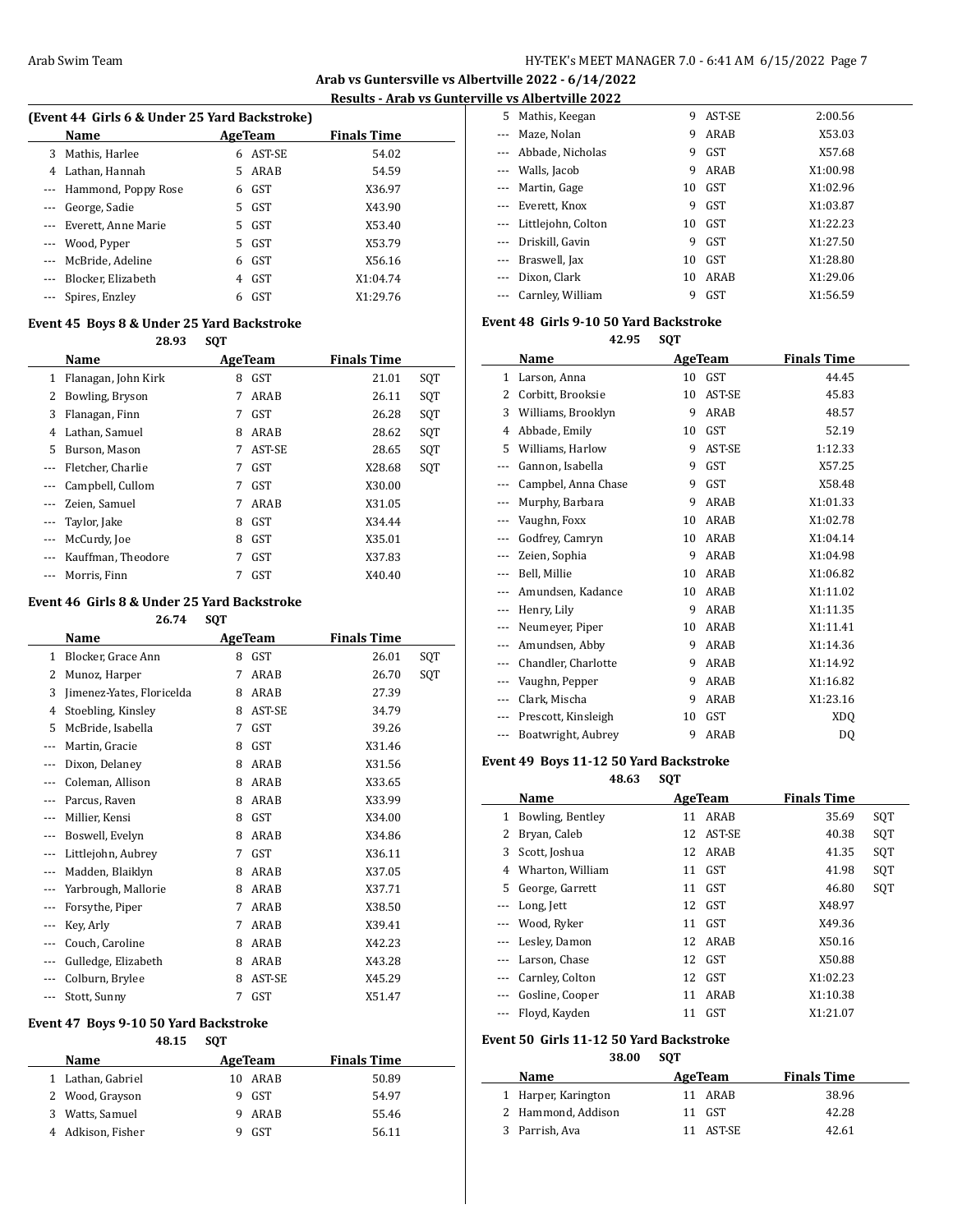**Arab vs Guntersville vs Albertville 2022 - 6/14/2022**

l,

 $\overline{\phantom{a}}$ 

 $\overline{a}$ 

**Results - Arab vs Gunterville vs Albertville 2022**

| (Event 50 Girls 11-12 50 Yard Backstroke) |                      |    |            |                    |  |  |  |
|-------------------------------------------|----------------------|----|------------|--------------------|--|--|--|
|                                           | <b>Name</b>          |    | AgeTeam    | <b>Finals Time</b> |  |  |  |
| 4                                         | George, Avery        | 11 | <b>GST</b> | 45.82              |  |  |  |
|                                           | 5 Floyd, Betsy       |    | 12 AST-SE  | 50.58              |  |  |  |
|                                           | 6 Thomas, AnneMarie  | 11 | ARAB       | 1:09.50            |  |  |  |
|                                           | --- Altom, Annie     | 11 | GST        | X45.64             |  |  |  |
|                                           | Gannon, Eleanor      | 11 | GST        | X49.59             |  |  |  |
|                                           | --- Morris, Madeline |    | <b>GST</b> | X56.85             |  |  |  |

#### **Event 51 Boys 13-14 50 Yard Backstroke**

#### **36.77 SQT**

|   | Name                 | AgeTeam |           | <b>Finals Time</b> |     |
|---|----------------------|---------|-----------|--------------------|-----|
|   | 1 Williams, Hayden   |         | 13 ARAB   | 29.52              | SOT |
| 2 | Cooper, Taylor       |         | 13 GST    | 38.86              |     |
| 3 | Ellis, Jackson       |         | 13 GST    | 40.61              |     |
|   | 4 Tallent, Benjamin  |         | 13 ARAB   | 41.08              |     |
| 5 | Bryan, Josh          |         | 14 AST-SE | 42.87              |     |
| 6 | Henderson, Jevon     |         | 13 AST-SE | 45.09              |     |
|   | --- Kemp, John Heath |         | 14 ARAB   | X57.31             |     |
|   | --- Amick, Logan     |         | 14 AST-SE | X1:07.06           |     |

### **Event 52 Girls 13-14 50 Yard Backstroke**

| 34.29 | SOT |
|-------|-----|
|-------|-----|

| Name                 | AgeTeam |         | <b>Finals Time</b> |     |
|----------------------|---------|---------|--------------------|-----|
| 1 Nunley, Maddie     |         | 14 ARAB | 32.65              | SOT |
| 2 Shumate, Anderly   |         | 13 ARAB | 36.79              |     |
| 3 Newman, May        |         | 13 GST  | 38.08              |     |
| 4 Wingate, Madison   |         | 13 GST  | 43.66              |     |
| --- Lambert, Lauren  | 13.     | ARAB    | X36.99             |     |
| --- Braswell, Brooke |         | GST     | X51.21             |     |

#### **Event 53 Boys 15-18 50 Yard Backstroke**

**29.11 SQT**

| Name                 | AgeTeam       | <b>Finals Time</b> |
|----------------------|---------------|--------------------|
| 1 King, Stephen      | AST-SE<br>18. | 31.92              |
| 2 Ellis, Camden      | 15 GST        | 33.99              |
| Compton, Sam<br>3.   | 16 ARAB       | 34.44              |
| 4 Martinez, Jesus    | 15 GST        | 34.56              |
| Johanson, Scott<br>5 | ARAR<br>18    | 40.31              |

#### **Event 54 Girls 15-18 50 Yard Backstroke**

 $\overline{a}$ 

**33.06 SQT**

|   | Name                       | AgeTeam |           | <b>Finals Time</b> |     |
|---|----------------------------|---------|-----------|--------------------|-----|
|   | 1 Henderson, Jerlyn        |         | 16 AST-SE | 32.46              | SOT |
|   | 2 Scott, Julia             |         | 16 ARAB   | 32.53              | SOT |
| 3 | Baker, Daisy               | 18      | GST       | 32.63              | SOT |
| 4 | Lee, Noelle                |         | 16 AST-SE | 34.09              |     |
| 5 | Milligan, Ella             |         | 15 GST    | 34.32              |     |
| 6 | Justice, Carolina          |         | 15 ARAB   | 36.91              |     |
|   | --- Ausley, Annabel        | 16      | GST       | X38.32             |     |
|   | --- Thornton, Allie Jewell | 15      | GST       | X55.78             |     |

### **Event 55 Boys 8 & Under 25 Yard Butterfly**

**28.83 SQT**

|    | Name             | AgeTeam |            | <b>Finals Time</b> |     |
|----|------------------|---------|------------|--------------------|-----|
|    | 1 Alred, Matthew |         | <b>GST</b> | 22.87              | SOT |
|    | 2 Lathan, Samuel | 8       | ARAB       | 26.28              | SOT |
|    | 3 Payne, Reed    | 8       | ARAB       | 27.35              | SOT |
|    | 4 Wood, Ollie    |         | <b>GST</b> | 39.62              |     |
| 5. | English, Tebow   |         | AST-SE     | 39.73              |     |
|    |                  |         |            |                    |     |

| $---$    | Ray, Frank                                  |            | GST        | X37.64             |     |
|----------|---------------------------------------------|------------|------------|--------------------|-----|
|          | Event 56  Girls 8 & Under 25 Yard Butterfly |            |            |                    |     |
|          | 36.42                                       | <b>SQT</b> |            |                    |     |
|          | Name                                        |            | AgeTeam    | <b>Finals Time</b> |     |
| 1        | Kelley, Zyanna                              | 8          | AST-SE     | 26.70              | SOT |
|          | Jimenez-Yates, Floricelda                   | 8          | ARAB       | 26.71              | SOT |
| 3        | Blocker, Grace Ann                          | 8          | GST        | 27.29              | SOT |
| 4        | Munoz, Harper                               |            | ARAB       | 32.45              | SOT |
| 5.       | McBride, Isabella                           |            | GST        | 35.95              | SOT |
| $\cdots$ | Hammond, Poppy Rose                         | 6          | GST        | X44.27             |     |
|          | Millier. Kensi                              | 8          | <b>GST</b> | X45.61             |     |
|          |                                             |            |            |                    |     |

## **Event 57 Boys 9-10 50 Yard Butterfly**

**43.31 SQT**

| Name                | AgeTeam |      | <b>Finals Time</b> |     |
|---------------------|---------|------|--------------------|-----|
| 1 Alred, Michael    | 10      | GST  | 37.74              | SOT |
| 2 Yates, Colt       | 10      | ARAB | 43.55              |     |
| 3 Beyl, Joseph      | 9       | GST  | 1:01.83            |     |
| --- Adkison, Fisher | 9       | GST  | X1:00.90           |     |
| --- Martin, Gage    | 10      | GST  | X1:11.68           |     |
| --- Franklin, Jacob | 10      | ARAB | DO.                |     |
| --- Maze, Nolan     |         | ARAB | XDO                |     |

### **Event 58 Girls 9-10 50 Yard Butterfly**

**55.69 SQT**

|          | Name                   | AgeTeam |            | <b>Finals Time</b> |     |
|----------|------------------------|---------|------------|--------------------|-----|
| 1        | Flanagan, Maggie       | 10      | GST        | 41.94              | SQT |
| 2        | Mastin, Lydia          |         | 10 AST-SE  | 45.63              | SQT |
| 3        | van der Wel, Rosa      | 9       | <b>GST</b> | 58.95              |     |
| 4        | Payne, Raven           | 10      | ARAB       | 59.50              |     |
| 5.       | English, Teegan        | 9       | AST-SE     | 1:00.10            |     |
|          | Gibson, Claire         | 10      | GST        | X56.30             |     |
|          | Godfrey, Camryn        | 10      | ARAB       | X1:10.28           |     |
|          | Bell, Millie           | 10      | ARAB       | X1:12.76           |     |
| $\cdots$ | Campbel, Anna Chase    | 9       | GST        | X1:14.35           |     |
|          | Stott, Emerson         | 9       | GST        | X1:17.61           |     |
|          | Neumeyer, Piper        | 10      | ARAB       | X1:23.23           |     |
|          | Vaughn, Foxx           | 10      | ARAB       | X1:27.95           |     |
|          | --- Williams, Brooklyn | 9       | ARAB       | DO                 |     |

#### **Event 59 Boys 11-12 50 Yard Butterfly**

**46.11 SQT**

|    | Name                     | AgeTeam |         | <b>Finals Time</b> |     |
|----|--------------------------|---------|---------|--------------------|-----|
|    | Bowling, Bentley         | 11      | ARAB    | 36.26              | SOT |
|    | 2 Martinez-Garcia, Jamie | 11      | GST     | 43.27              | SOT |
| 3  | Parrish, Issac           | 11.     | AST-SE  | 44.09              | SOT |
| 4  | George, Garrett          | 11      | GST     | 47.21              |     |
| 5. | Watts, William           |         | 12 ARAB | 50.76              |     |
|    | --- Martin, Pierce       | 11      | GST     | X53.81             |     |
|    | --- Long, Jett           | 12.     | GST     | X58.84             |     |

### **Event 60 Girls 11-12 50 Yard Butterfly**

**34.05 SQT**

|   | Name                  | AgeTeam   | <b>Finals Time</b> |
|---|-----------------------|-----------|--------------------|
|   | Yates, Kara           | 12 ARAB   | 38.07              |
|   | 2 Parrish, Ava        | 11 AST-SE | 40.90              |
| 3 | van der Wel, Ella Kay | 11 GST    | 42.05              |
|   | 4 McBride, Scarlett   | 12 GST    | 50.11              |
|   | --- Morris, Madeline  | GST       | X59.68             |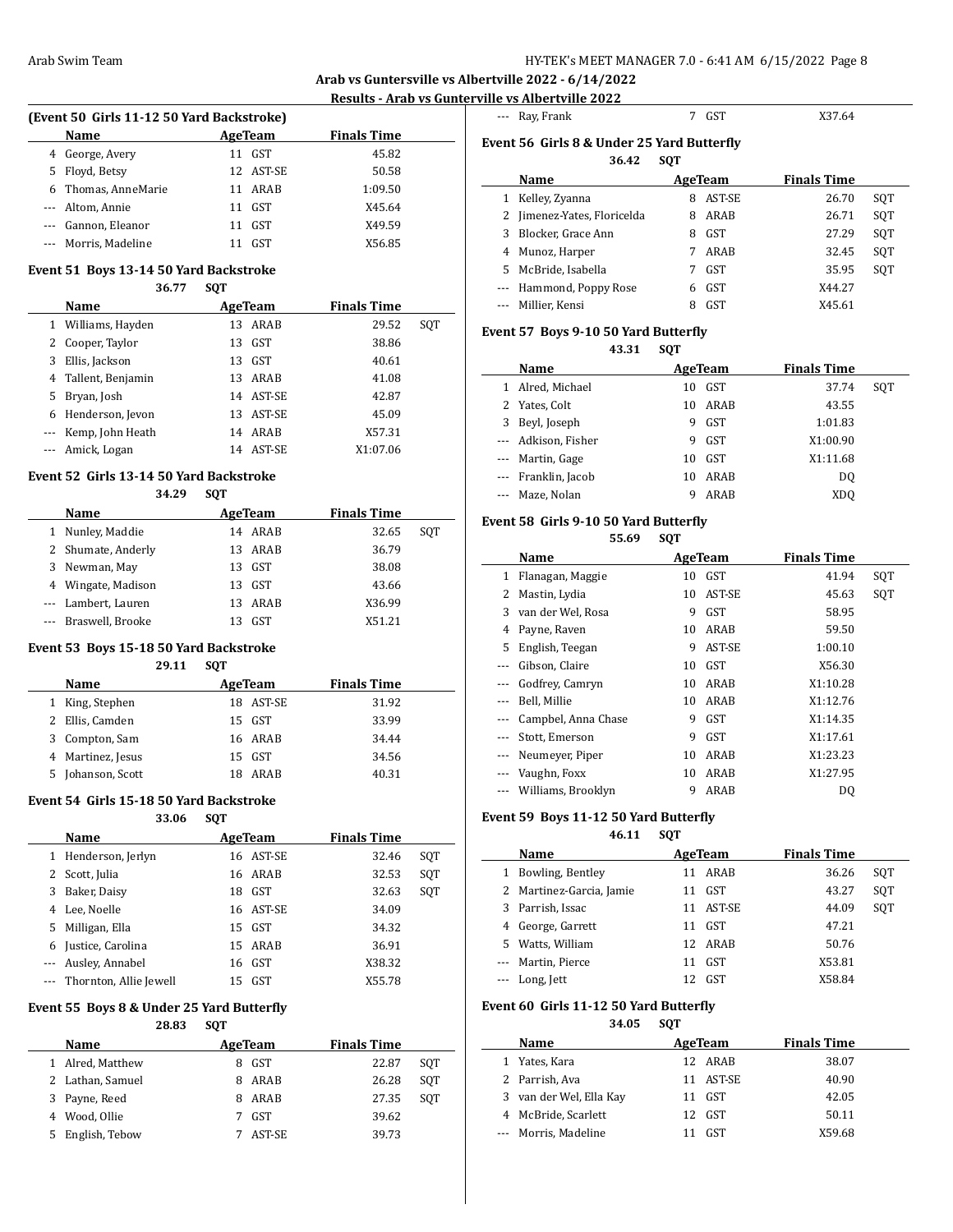**Arab vs Guntersville vs Albertville 2022 - 6/14/2022 Results - Arab vs Gunterville vs Albertville 2022**

 $\overline{\phantom{a}}$ 

## **Event 61 Boys 13-14 50 Yard Butterfly**

|   | 30.52             | <b>SOT</b> |            |                    |     |
|---|-------------------|------------|------------|--------------------|-----|
|   | Name              |            | AgeTeam    | <b>Finals Time</b> |     |
|   | McClendon, Cooper | 13         | AST-SE     | 29.84              | SOT |
| 2 | Scott, Cooper     |            | 14 AST-SE  | 32.58              |     |
| 3 | Ellis, Jackson    | 13         | GST        | 38.15              |     |
| 4 | Tallent, Benjamin | 13         | ARAB       | 40.54              |     |
| 5 | McCurdy, Ben      | 13         | <b>GST</b> | 44.61              |     |
| 6 | Kemp, John Heath  |            | 14 ARAB    | 55.73              |     |
|   | Bell, Owen        | 13         | ARAB       | x57.14             |     |

### **Event 62 Girls 13-14 50 Yard Butterfly**

|    | 32.99                | <b>SOT</b> |         |                    |
|----|----------------------|------------|---------|--------------------|
|    | Name                 |            | AgeTeam | <b>Finals Time</b> |
|    | 1 Parks, Bailee      |            | 13 ARAB | 33.52              |
|    | 2 McBride, Joy       | 14         | GST     | 38.25              |
|    | 3 Garrison, Emma     |            | 13 ARAB | 38.40              |
|    | 4 Wharton, Madeleine | 13         | GST     | 39.08              |
| 5. | Williams, Deci       | 14         | AST-SE  | 39.71              |
|    | --- Pate, Ashlyn     | 13         | GST     | X56.44             |

#### **Event 63 Boys 15-18 50 Yard Butterfly**

|                   | 26.78 | <b>SOT</b> |           |                    |
|-------------------|-------|------------|-----------|--------------------|
| Name              |       |            | AgeTeam   | <b>Finals Time</b> |
| 1 Franklin, Colby |       |            | 16 ARAB   | 28.28              |
| 2 King, Stephen   |       |            | 18 AST-SE | 28.63              |
| 3 Compton, Sam    |       |            | 16 ARAB   | 29.61              |
| 4 Martinez, Jesus |       | 15.        | GST       | 32.07              |

#### **Event 64 Girls 15-18 50 Yard Butterfly**

|   | 30.63                 | <b>SQT</b> |            |                    |     |
|---|-----------------------|------------|------------|--------------------|-----|
|   | Name                  |            | AgeTeam    | <b>Finals Time</b> |     |
| 1 | Smith, Addie          | 16         | <b>GST</b> | 30.47              | SQT |
| 2 | Scott, Julia          |            | 16 ARAB    | 32.00              |     |
| 3 | Lee. Noelle           |            | 16 AST-SE  | 32.34              |     |
| 4 | Justice, Carolina     | 15         | ARAB       | 33.93              |     |
| 5 | Cox, Izzy             | 17         | AST-SE     | 34.02              |     |
| 6 | Ausley, Annabel       | 16         | GST        | 35.13              |     |
|   | --- Henderson, Jerlyn | 16         | AST-SE     | X32.13             |     |
|   | Thomas, Kate          |            | 16 AST-SE  | X38.29             |     |
|   | van der Wel, Evelyn   | 16         | <b>GST</b> | X39.89             |     |

#### **Event 65 Boys 8 & Under 50 Yard Freestyle 1:01.20 SQT**

|   | 1:01.ZU             | 3Ų I |            |                    |     |
|---|---------------------|------|------------|--------------------|-----|
|   | Name                |      | AgeTeam    | <b>Finals Time</b> |     |
| 1 | Harper, Reid        | 8    | ARAB       | 34.35              | SQT |
| 2 | Flanagan, John Kirk | 8    | GST        | 39.34              | SQT |
| 3 | Bowling, Bryson     | 7    | ARAB       | 46.92              | SQT |
| 4 | Fletcher, Charlie   | 7    | <b>GST</b> | 50.52              | SQT |
| 5 | English, Tebow      | 7    | AST-SE     | 1:03.17            |     |
| 6 | Burson, Mason       | 7    | AST-SE     | 1:04.77            |     |
|   | Ray, Frank          | 7    | <b>GST</b> | X1:03.15           |     |
|   | Kauffman, Theodore  | 7    | GST        | X1:05.72           |     |
|   | Morris, Finn        | 7    | <b>GST</b> | X1:05.94           |     |
|   | Zeien, Samuel       | 7    | ARAB       | X1:07.36           |     |
|   | Taylor, Collin      | 6    | ARAB       | X1:11.08           |     |
|   | Alred, Maxwell      | 5    | <b>GST</b> | X1:11.74           |     |
|   |                     |      |            |                    |     |

|              | Event 66 Girls 8 & Under 50 Yard Freestyle<br>43.54 | <b>SQT</b> |             |                    |
|--------------|-----------------------------------------------------|------------|-------------|--------------------|
|              | Name                                                |            | AgeTeam     | <b>Finals Time</b> |
| $\mathbf{1}$ | Watkins, Tessa Kate                                 | 8          | <b>GST</b>  | 48.18              |
| 2            | Pyburn, Hannah                                      | 8          | <b>GST</b>  | 51.50              |
| 3            | Munoz, Harper                                       | 7          | ARAB        | 52.22              |
| 4            | Holt, Raychel                                       | 8          | <b>ARAB</b> | 52.48              |
| 5            | Stoebling, Kinsley                                  | 8          | AST-SE      | 1:09.93            |
| ---          | Baker, Anna Lee                                     | 6          | <b>GST</b>  | X54.60             |
| $---$        | Beyl, Adeline                                       | 7          | <b>GST</b>  | X55.02             |
| ---          | Casey, Kennedy                                      | 8          | ARAB        | X1:01.10           |
|              | McBride, Isabella                                   | 7          | <b>GST</b>  | X1:01.42           |
|              | Yarbrough, Mallorie                                 | 8          | ARAB        | X1:01.43           |
|              | Littlejohn, Aubrey                                  | 7          | <b>GST</b>  | X1:01.51           |
| ---          | Coleman, Allison                                    | 8          | ARAB        | X1:05.31           |
| $---$        | Dixon, Delaney                                      | 8          | ARAB        | X1:10.36           |
| ---          | Madden, Blaiklyn                                    | 8          | ARAB        | X1:11.23           |
|              | Gulledge, Elizabeth                                 | 8          | ARAB        | X1:14.53           |
|              | Martin, Gracie                                      | 8          | <b>GST</b>  | X1:17.68           |
|              | Forsythe, Piper                                     | 7          | ARAB        | X1:18.04           |
| ---          | Boswell, Evelyn                                     | 8          | ARAB        | X1:18.52           |
|              | Colburn, Brylee                                     | 8          | AST-SE      | X1:25.98           |
|              | Stott, Sunny                                        | 7          | <b>GST</b>  | X1:28.63           |
|              | Key, Arly                                           | 7          | ARAB        | X1:33.14           |
| ---          | Couch, Caroline                                     | 8          | <b>ARAB</b> | X1:57.37           |

### **Event 67 Boys 9-10 100 Yard Freestyle**

**1:22.28 SQT**

|   | Name               |         |    | <b>AgeTeam</b> | <b>Finals Time</b> |     |
|---|--------------------|---------|----|----------------|--------------------|-----|
|   | 1 Yates, Colt      |         |    | 10 ARAB        | 1:18.25            | SQT |
|   | 37.35              | 40.90   |    |                |                    |     |
| 2 | Lathan, Gabriel    |         |    | 10 ARAB        | 1:40.59            |     |
|   | 46.50              | 54.09   |    |                |                    |     |
| 3 | Littlejohn, Colton |         |    | 10 GST         | 1:50.84            |     |
|   | 54.65              | 56.19   |    |                |                    |     |
| 4 | Wood, Grayson      |         |    | 9 GST          | 1:56.35            |     |
|   | 56.77              | 59.58   |    |                |                    |     |
| 5 | Allen, Austin      |         | 10 | AST-SE         | 1:58.41            |     |
|   | 53.99              | 1:04.42 |    |                |                    |     |
| 6 | Mathis, Keegan     |         | 9  | AST-SE         | 3:45.66            |     |
|   | 1:47.45            | 1:58.21 |    |                |                    |     |
|   | Shumate, Joshua    |         | 9  | ARAB           | X1:34.30           |     |
|   | 45.41              | 48.89   |    |                |                    |     |
|   | Watts, Samuel      |         | 9  | ARAB           | X1:41.65           |     |
|   | 1:42.76            |         |    |                |                    |     |
|   | Abbade, Nicholas   |         |    | 9 GST          | X1:54.76           |     |
|   | 55.70              | 59.06   |    |                |                    |     |
|   | Walls, Jacob       |         | 9  | ARAB           | X1:55.27           |     |
|   | 56.87              | 58.40   |    |                |                    |     |
|   | Everett, Knox      |         | 9  | <b>GST</b>     | X1:56.77           |     |
|   | 55.56              | 1:01.21 |    |                |                    |     |
|   | Dixon, Clark       |         | 10 | ARAB           | X2:14.01           |     |
|   | 2:13.97            | 0.04    |    |                |                    |     |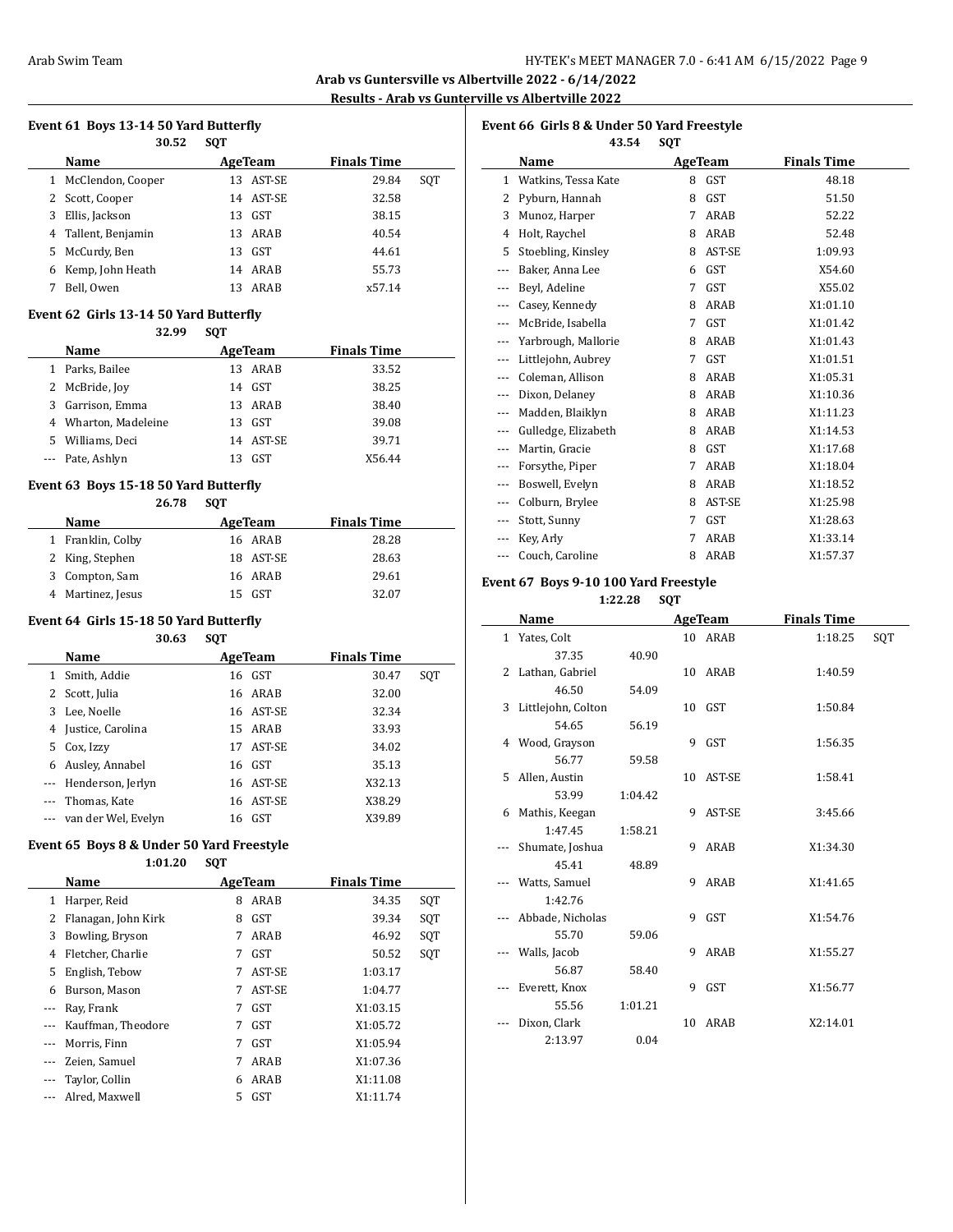**Arab vs Guntersville vs Albertville 2022 - 6/14/2022 Results - Arab vs Gunterville vs Albertville 2022**

| Event 68 Girls 9-10 100 Yard Freestyle |                     |         |   |                |                    |     |  |  |
|----------------------------------------|---------------------|---------|---|----------------|--------------------|-----|--|--|
| 1:35.69<br><b>SOT</b>                  |                     |         |   |                |                    |     |  |  |
|                                        | <b>Name</b>         |         |   | <b>AgeTeam</b> | <b>Finals Time</b> |     |  |  |
|                                        | 1 Corbitt, Brooksie |         |   | 10 AST-SE      | 1:25.34            | SQT |  |  |
|                                        | 39.08               | 46.26   |   |                |                    |     |  |  |
| 2                                      | Ellis, Jessa        |         |   | 10 GST         | 1:35.08            | SQT |  |  |
|                                        | 43.91               | 51.17   |   |                |                    |     |  |  |
| 3                                      | Larson, Anna        |         |   | 10 GST         | 1:38.80            |     |  |  |
|                                        | 44.92               | 53.88   |   |                |                    |     |  |  |
|                                        | 4 Payne, Raven      |         |   | 10 ARAB        | 1:47.54            |     |  |  |
|                                        | 47.84               | 59.70   |   |                |                    |     |  |  |
| 5                                      | Boatwright, Aubrey  |         | 9 | ARAB           | 1:51.99            |     |  |  |
|                                        | 51.73               | 1:00.26 |   |                |                    |     |  |  |
|                                        | 6 Williams, Harlow  |         | 9 | AST-SE         | 2:14.39            |     |  |  |
|                                        | 1:00.95             | 1:13.44 |   |                |                    |     |  |  |
| ---                                    | Broadway, Tinsley   |         |   | 10 GST         | X1:32.74           | SQT |  |  |
|                                        | 42.90               | 49.84   |   |                |                    |     |  |  |
| ---                                    | Zeien, Sophia       |         | 9 | ARAB           | X1:55.05           |     |  |  |
|                                        | 1:55.20             |         |   |                |                    |     |  |  |
| ---                                    | Gibson, Claire      |         |   | 10 GST         | X2:01.27           |     |  |  |
|                                        | 57.27               | 1:04.00 |   |                |                    |     |  |  |
|                                        | Campbel, Anna Chase |         | 9 | GST            | X2:06.51           |     |  |  |
|                                        | 57.47               | 1:09.04 |   |                |                    |     |  |  |
|                                        | Murphy, Barbara     |         | 9 | ARAB           | X2:09.64           |     |  |  |
|                                        | 52.58               | 1:17.06 |   |                |                    |     |  |  |
|                                        | Clark, Mischa       |         | 9 | ARAB           | X2:10.29           |     |  |  |
|                                        | 1:03.53             | 1:06.76 |   |                |                    |     |  |  |
|                                        | Kight, Brennah      |         | 9 | AST-SE         | X2:15.85           |     |  |  |
|                                        | 1:00.70             | 1:15.15 |   |                |                    |     |  |  |
|                                        | Amundsen, Kadance   |         |   | 10 ARAB        | X2:17.16           |     |  |  |
|                                        | 1:01.68             | 1:15.48 |   |                |                    |     |  |  |
|                                        | Chandler, Charlotte |         | 9 | ARAB           | X2:33.73           |     |  |  |
|                                        | 1:10.07             | 1:23.66 |   |                |                    |     |  |  |
|                                        | Amundsen, Abby      |         | 9 | ARAB           | X2:45.38           |     |  |  |
|                                        | 2:45.40             |         |   |                |                    |     |  |  |
|                                        | Henry, Lily         |         | 9 | ARAB           | <b>XDQ</b>         |     |  |  |
|                                        | 1:15.89             | 1:32.66 |   |                |                    |     |  |  |

#### **Event 69 Boys 11-12 100 Yard Freestyle**

**1:22.11 SQT**

|    | Name            |       | <b>AgeTeam</b> | <b>Finals Time</b> |     |
|----|-----------------|-------|----------------|--------------------|-----|
| 1  | Franklin, Brody |       | 12 ARAB        | 1:07.61            | SQT |
|    | 31.84           | 35.77 |                |                    |     |
| 2. | Everett, Cole   |       | 11 GST         | 1:09.90            | SQT |
|    | 32.92           | 36.98 |                |                    |     |
| 3  | Scott, Joshua   |       | 12 ARAB        | 1:23.00            |     |
|    | 39.33           | 43.67 |                |                    |     |
| 4  | Martin, Pierce  |       | 11 GST         | 1:30.13            |     |
|    | 42.39           | 47.74 |                |                    |     |
| 5  | Bryan, Josiah   |       | 11 AST-SE      | 2:38.24            |     |
|    | 2:38.17         | 0.07  |                |                    |     |
|    | George, Garrett |       | $11$ GST       | X1:23.04           |     |
|    | 37.38           | 45.66 |                |                    |     |
|    | Lesley, Damon   |       | 12 ARAB        | X1:30.37           |     |
|    | 1:30.36         | 0.01  |                |                    |     |
|    | Rhodes, Parker  |       | 11 GST         | X1:44.69           |     |
|    | 53.56           | 51.13 |                |                    |     |

| Event 70 Girls 11-12 100 Yard Freestyle |                     |       |    |         |                    |     |  |  |  |  |  |
|-----------------------------------------|---------------------|-------|----|---------|--------------------|-----|--|--|--|--|--|
| 1:10.87<br><b>SOT</b>                   |                     |       |    |         |                    |     |  |  |  |  |  |
|                                         | Name                |       |    | AgeTeam | <b>Finals Time</b> |     |  |  |  |  |  |
|                                         | 1 Yates, Kara       |       |    | 12 ARAB | 1:09.37            | SOT |  |  |  |  |  |
|                                         | 32.08               | 37.29 |    |         |                    |     |  |  |  |  |  |
|                                         | 2 Campbell, Ella    |       |    | 11 GST  | 1:20.60            |     |  |  |  |  |  |
|                                         | 38.09               | 42.51 |    |         |                    |     |  |  |  |  |  |
|                                         | 3 McBride, Scarlett |       |    | 12 GST  | 1:25.15            |     |  |  |  |  |  |
|                                         | 39.56               | 45.59 |    |         |                    |     |  |  |  |  |  |
|                                         | --- George, Avery   |       | 11 | GST     | X1:22.42           |     |  |  |  |  |  |
|                                         | 1:22.44             |       |    |         |                    |     |  |  |  |  |  |
|                                         | Gannon, Eleanor     |       | 11 | GST     | X1:30.66           |     |  |  |  |  |  |
|                                         | 42.20               | 48.46 |    |         |                    |     |  |  |  |  |  |

### **Event 71 Boys 13-14 100 Yard Freestyle**

**1:28.15 SQT**

|              | Name             |         |    | AgeTeam   | <b>Finals Time</b> |     |
|--------------|------------------|---------|----|-----------|--------------------|-----|
| $\mathbf{1}$ | Williams, Hayden |         |    | 13 ARAB   | 59.61              | SQT |
|              | 28.33            | 31.28   |    |           |                    |     |
| 2            | Scott, Cooper    |         |    | 14 AST-SE | 1:03.84            | SQT |
|              | 28.99            | 34.85   |    |           |                    |     |
| 3            | McCurdy, Luke    |         |    | 14 GST    | 1:10.05            | SQT |
|              | 33.24            | 36.81   |    |           |                    |     |
| 4            | Cooper, Taylor   |         |    | 13 GST    | 1:18.51            | SQT |
|              | 37.26            | 41.25   |    |           |                    |     |
| 5            | Henderson, Jevon |         | 13 | AST-SE    | 1:25.34            | SQT |
|              | 37.68            | 47.66   |    |           |                    |     |
| 6            | Bell, Cooper     |         |    | 14 ARAB   | 1:26.96            | SQT |
|              | 39.99            | 46.97   |    |           |                    |     |
|              | Kemp, John Heath |         |    | 14 ARAB   | X1:37.27           |     |
|              | 46.46            | 50.81   |    |           |                    |     |
|              | Amick, Logan     |         |    | 14 AST-SE | X2:05.44           |     |
|              | 59.28            | 1:06.16 |    |           |                    |     |

### **Event 72 Girls 13-14 100 Yard Freestyle**

**1:16.36 SQT**

|    | Name             |       |    | <b>AgeTeam</b> | <b>Finals Time</b> |     |
|----|------------------|-------|----|----------------|--------------------|-----|
| 1  | Parks, Bailee    |       |    | 13 ARAB        | 1:05.12            | SQT |
|    | 30.94            | 34.18 |    |                |                    |     |
| 2  | Garrison, Emma   |       | 13 | ARAB           | 1:11.58            | SQT |
|    | 33.71            | 37.87 |    |                |                    |     |
| 3  | Williams, Deci   |       |    | 14 AST-SE      | 1:14.03            | SQT |
|    | 35.42            | 38.61 |    |                |                    |     |
| 4  | Wingate, Madison |       | 13 | GST            | 1:23.35            |     |
|    | 38.04            | 45.31 |    |                |                    |     |
| 5. | Pate, Ashlyn     |       | 13 | GST            | 1:36.97            |     |
|    | 43.62            | 53.35 |    |                |                    |     |
|    | Lambert, Lauren  |       | 13 | ARAB           | X1:06.02           | SQT |
|    | 32.12            | 33.90 |    |                |                    |     |
|    | Braswell, Brooke |       | 13 | GST            | X1:38.26           |     |
|    | 45.08            | 53.18 |    |                |                    |     |

### **Event 73 Boys 15-18 100 Yard Freestyle**

**53.95 SQT**

| <b>Name</b>      |       | AgeTeam   | <b>Finals Time</b> |  |
|------------------|-------|-----------|--------------------|--|
| 1 Prickett, JoJo |       | 18 AST-SE | 57.54              |  |
| 26.57            | 30.97 |           |                    |  |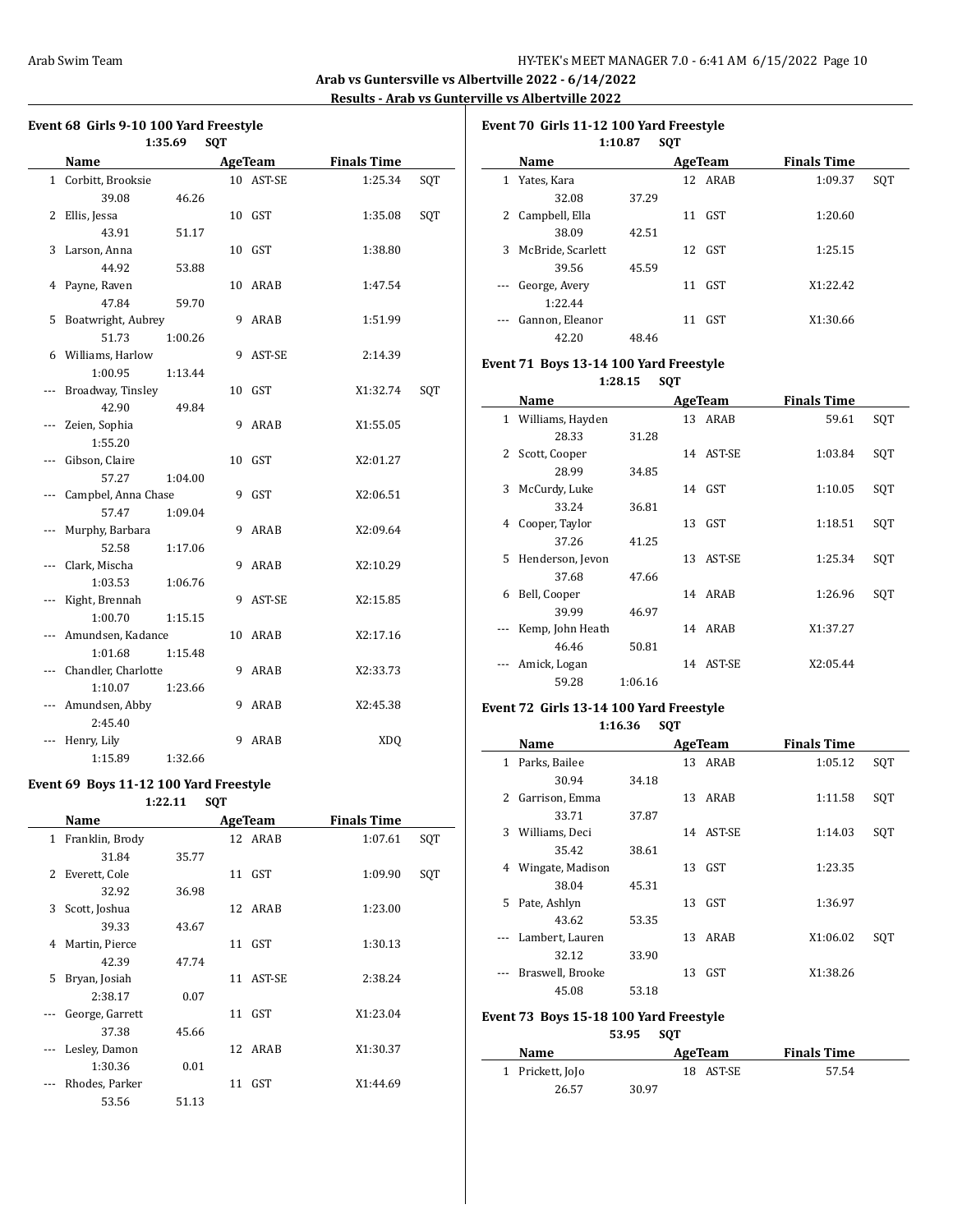# **Arab vs Guntersville vs Albertville 2022 - 6/14/2022**

## **Results - Arab vs Gunterville vs Albertville 2022**

| (Event 73 Boys 15-18 100 Yard Freestyle) |       |                  |                    |  |  |  |
|------------------------------------------|-------|------------------|--------------------|--|--|--|
| <b>Name</b>                              |       | AgeTeam          | <b>Finals Time</b> |  |  |  |
| Ellis, Camden                            |       | 15 GST           | 58.75              |  |  |  |
| 27.94                                    | 30.81 |                  |                    |  |  |  |
| 3 Johanson, Scott                        |       | ARAB<br>18.      | 1:04.77            |  |  |  |
| 30.81                                    | 33.96 |                  |                    |  |  |  |
| van der Wel, James                       |       | <b>GST</b><br>18 | 1:16.49            |  |  |  |
| 34.97                                    | 41.52 |                  |                    |  |  |  |

#### **Event 74 Girls 15-18 100 Yard Freestyle 1:09.15 SQT**

|   | 1:09.15<br>SQT         |       |    |           |                    |     |
|---|------------------------|-------|----|-----------|--------------------|-----|
|   | Name                   |       |    | AgeTeam   | <b>Finals Time</b> |     |
|   | 1 Davis, Elizabeth     |       |    | 17 AST-SE | 1:00.01            | SQT |
|   | 28.95                  | 31.06 |    |           |                    |     |
| 2 | Baker, Daisy           |       |    | 18 GST    | 1:03.69            | SQT |
|   | 30.63                  | 33.06 |    |           |                    |     |
| 3 | Edwards, Liza          |       |    | 16 GST    | 1:06.83            | SQT |
|   | 31.26                  | 35.57 |    |           |                    |     |
| 4 | Pittenger, SaraGrace   |       |    | 16 ARAB   | 1:07.72            | SQT |
|   | 32.03                  | 35.69 |    |           |                    |     |
| 5 | Cox, Izzy              |       | 17 | AST-SE    | 1:08.80            | SQT |
|   | 32.55                  | 36.25 |    |           |                    |     |
|   | 6 Skidmore, Elizabeth  |       |    | 15 ARAB   | 1:15.44            |     |
|   | 36.26                  | 39.18 |    |           |                    |     |
|   | Venditto, Jordyn       |       |    | 16 ARAB   | X1:14.38           |     |
|   | 36.70                  | 37.68 |    |           |                    |     |
|   | Mahan, Alexia          |       | 15 | AST-SE    | X1:14.63           |     |
|   | 35.88                  | 38.75 |    |           |                    |     |
|   | Johnson, Isabella      |       |    | 15 GST    | X1:22.36           |     |
|   | 1:22.38                |       |    |           |                    |     |
|   | Bryan, Grace           |       |    | 15 AST-SE | X1:25.48           |     |
|   | 38.95                  | 46.53 |    |           |                    |     |
|   | Thornton, Allie Jewell |       |    | 15 GST    | X1:30.55           |     |
|   | 42.34                  | 48.21 |    |           |                    |     |

### **Event 75 Boys 6 & Under 100 Yard Freestyle Relay**

| Team              |         | Relav               | <b>Finals Time</b> |
|-------------------|---------|---------------------|--------------------|
| GST               |         | А                   | 4:47.61            |
| 1) Blocker, Mac 6 |         | 2) Beyl, Sam 4      |                    |
| 3) Hooper, Cash 6 |         | 4) Alred, Maxwell 5 |                    |
| 3:33.62           | 1:13.99 |                     |                    |

## **Event 76 Girls 6 & Under 100 Yard Freestyle Relay**

|   | Team                     | Relay | <b>Finals Time</b>       |  |
|---|--------------------------|-------|--------------------------|--|
| 1 | GST                      | A     | 2:16.09                  |  |
|   | 1) Hammond, Poppy Rose 6 |       | 2) Everett, Anne Marie 5 |  |
|   | 3) George, Sadie 5       |       | 4) Baker, Anna Lee 6     |  |
|   | 1:10.16<br>1:05.93       |       |                          |  |
| 2 | GST                      | B     | x3:03.87                 |  |
|   | 1) Blocker, Elizabeth 4  |       | 2) Love, Kamdyn 5        |  |
|   | 3) Wood, Pyper 5         |       | 4) Beyl, Elizabeth 6     |  |
|   | 1:40.55<br>1:23.32       |       |                          |  |

## **Event 77 Boys 8 & Under 100 Yard Freestyle Relay**

| Team                | Relav | <b>Finals Time</b>   |
|---------------------|-------|----------------------|
| ARAB                |       | 1:16.48              |
| 1) Payne, Reed 8    |       | 2) Bowling, Bryson 7 |
| 3) Lathan, Samuel 8 |       | 4) Harper, Reid 8    |
| 41.00               | 35.48 |                      |

| GST                   |       | А                      | 1:19.38                  |
|-----------------------|-------|------------------------|--------------------------|
| 1) Alred, Matthew 8   |       | 2) Fletcher, Charlie 7 |                          |
| 3) Flanagan, Finn 7   |       |                        | 4) Flanagan, John Kirk 8 |
| 41.16                 | 38.22 |                        |                          |
| GST                   |       | C                      | x2:05.05                 |
| 1) McCurdy, Joe 8     |       | 2) Morris, Finn 7      |                          |
| 3) Campbell, Cullom 7 |       |                        | 4) Kauffman, Theodore 7  |
| 1:07.15               | 57.90 |                        |                          |

### **Event 78 Girls 8 & Under 100 Yard Freestyle Relay**

|               | Team                     | Relay | <b>Finals Time</b>             |
|---------------|--------------------------|-------|--------------------------------|
| 1             | ARAB                     | A     | 1:35.10                        |
|               | 1) Holt, Raychel 8       |       | 2) Munoz, Harper 7             |
|               | 3) Casey, Kennedy 8      |       | 4) Jimenez-Yates, Floricelda 8 |
|               | 46.89<br>48.21           |       |                                |
| $\mathcal{L}$ | ARAB                     | R     | x1:58.34                       |
|               | 1) Parcus, Raven 8       |       | 2) Madden, Blaiklyn 8          |
|               | 3) Yarbrough, Mallorie 8 |       | 4) Coleman, Allison 8          |
|               | 59.25<br>59.09           |       |                                |
| 3             | AST-SE                   | A     | 2:10.57                        |
|               | 1) Kelley, Zyanna 8      |       | 2) Stoebling, Kinsley 8        |
|               | 3) Mathis, Harlee 6      |       | 4) Colburn, Brylee 8           |
|               | 1:03.90<br>1:06.67       |       |                                |
| 4             | ARAB                     | C     | x2:15.64                       |
|               | 1) Boswell, Evelyn 8     |       | 2) Forsythe, Piper 7           |
|               | 3) Key, Arly 7           |       | 4) Dixon, Delaney 8            |
|               | 1:12.89<br>1:02.75       |       |                                |

### **Event 79 Boys 9-10 200 Yard Freestyle Relay**

|                | Team                  |         | Relay                | <b>Finals Time</b>       |
|----------------|-----------------------|---------|----------------------|--------------------------|
| $\mathbf{1}$   | ARAB                  |         | A                    | 2:44.49                  |
|                | 1) Franklin, Jacob 10 |         | 2) Maze, Nolan 9     |                          |
|                | 3) Shumate, Joshua 9  |         | 4) Yates, Colt 10    |                          |
|                | 39.59                 | 45.27   | 43.12                | 36.51                    |
| $\overline{2}$ | GST                   |         | A                    | 2:53.13                  |
|                | 1) Ellis, Benjamin 10 |         | 2) Adkison, Fisher 9 |                          |
|                | 3) Beyl, Joseph 9     |         | 4) Alred, Michael 10 |                          |
|                | 43.26                 | 53.91   | 15.91                | 1:00.05                  |
| 3              | ARAB                  |         | R                    | x3:19.77                 |
|                | 1) Lathan, Gabriel 10 |         | 2) Watts, Samuel 9   |                          |
|                | 3) Walls, Jacob 9     |         | 4) Dixon, Clark 10   |                          |
|                | 46.81                 | 43.73   | 53.49                | 55.74                    |
|                | 4 GST                 |         | R                    | x3:33.61                 |
|                | 1) Everett, Knox 9    |         | 2) Martin, Gage 10   |                          |
|                | 3) Wood, Grayson 9    |         |                      | 4) Littlejohn, Colton 10 |
|                | 55.63                 | 51.53   | 51.96                | 54.49                    |
| 5.             | GST                   |         | D                    | x4:36.03                 |
|                | 1) Braswell, Jax 10   |         | 2) Driskill, Gavin 9 |                          |
|                | 3) Carnley, William 9 |         |                      | 4) Abbade, Nicholas 9    |
|                | 1:17.95               | 1:08.34 | 1:16.15              | 53.59                    |
| 6              | AST-SE                |         | A                    | 4:55.79                  |
|                | 56.72                 | 1:07.15 | 1:12.76              | 1:39.16                  |

#### **Event 80 Girls 9-10 200 Yard Freestyle Relay**

 $\overline{\phantom{0}}$ 

| Team                    |       | Relay                  | <b>Finals Time</b> |
|-------------------------|-------|------------------------|--------------------|
| GST                     |       | А                      | 2:43.65            |
| 1) Ellis, Jessa 10      |       | 2) Larson, Anna 10     |                    |
| 3) Broadway, Tinsley 10 |       | 4) Flanagan, Maggie 10 |                    |
| 42.48                   | 43.71 | 39.86                  | 37.60              |